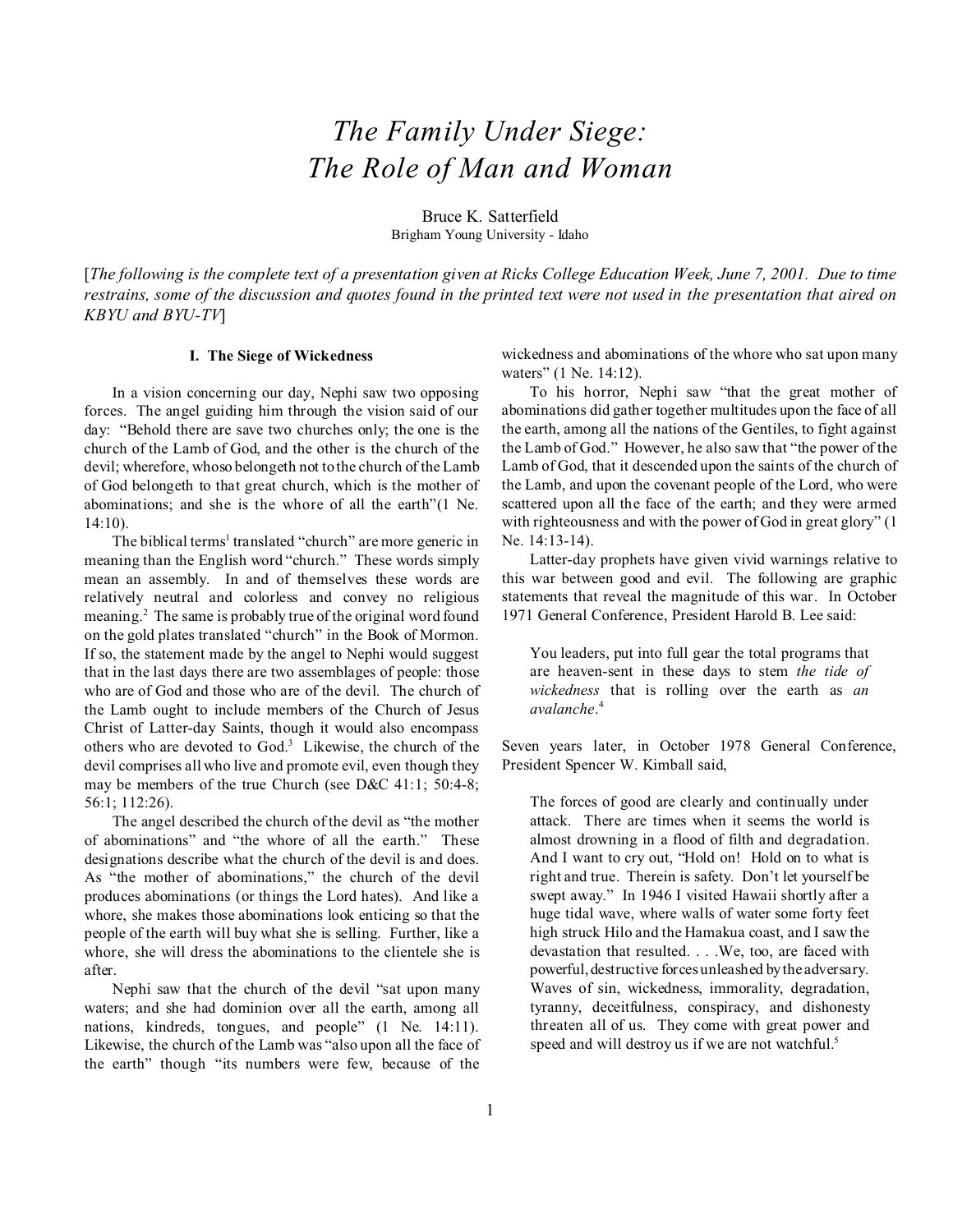Ten years later, in October 1988 General Conference, President Ezra Taft Benson spoke of the war between the church of the Lamb and the church of the devil in these words:

I testify that wickedness is rapidly expanding in every segment of our society (see D&C 1:14–16, 84:49–53). It is more *highly organized*, more *cleverly disguised*, and more *powerfully promoted* than ever before. . . . I testify that the church and kingdom of God is increasing in strength. Its numbers are growing, as is the faithfulness of its faithful members. It has never been better organized or equipped to perform its divine mission. I testify that as the forces of evil increase under Lucifer's leadership and as the forces of good increase under the leadership of Jesus Christ, there will be growing battles between the two until the final confrontation. As the issues become clearer and more obvious, all mankind will eventually be required to align themselves either for the kingdom of God or for the kingdom of the devil. As these conflicts rage, either secretly or openly, the righteous will be tested. God's wrath will soon shake the nations of the earth and will be poured out on the wicked without measure (see Joseph Smith—History 1:45, D&C 1:9). *But God will provide strength for the righteous and the means of escape; and eventually and finally truth will triumph* (see 1 Nephi 22:15–23). I testify that it is time for every man to set in order his own house both temporally and spiritually."<sup>6</sup>

Again, ten years later, at the General Relief Society Meeting of September 1998, President Gordon B. Hinckley, stated:

Never before, at least not in our generation, have the forces of evil been so blatant, so brazen, so aggressive as they are today. Things we dared not speak about in earlier times are now constantly projected into our living rooms. All sensitivity is cast aside as reporters and pundits speak with a disgusting plainness of things that can only stir curiosity and lead to evil. . . . *The home is under siege*. So many families are being destroyed. . . . Sisters, guard your children. *They live in a world of evil*. *The forces are all about them*."<sup>7</sup>

"The home is under siege." When I first read this statement by a prophet of God, chills ran up and down my spine. Having received various degrees regarding the Ancient Near East (called the middle east in the USA), I have studied siege warfare. I have been to numbers of ancient sites in the middle east which were destroyed through siege warfare. To protect themselves, ancient peoples often built walls around their cities. When

possible these walled cities were built on tops of hills making it even more difficult for attacking armies to destroy them. In order to attempt to destroy these well protected cities, opposing armies often used the tactic of siege warfare. The city would be entirely blockaded, cutting off all communications as well as separating the inhabitants from their basic necessities. The city was then starved into surrender. If however the inhabitants had prepared themselves for a long siege by stockpiling food and water, then the attacking army would build ramps and use siege platforms, battering rams, and catapults to break through the walls and reduce the city to surrender.<sup>8</sup>

President Hinckley said, "The home is under siege. . . They live in a world of evil. The forces are all about them." Such a statement is frightening in its implication and cannot be taken lightly. Every family in every part of the world is under siege. To destroy families is the supreme goal of Satan. Elder Boyd K. Packer stated: "The ultimate purpose of the adversary. . . is to disrupt, disturb, and destroy the home and the family."<sup>9</sup> He does so by besieging families with wickedness. Every home is surrounded by filth and degradation of every kind. Through the battering rams and catapults of TV, movies, internet, educational institutions, and the like, the fortifications of the home are being pulverized. Often, the walls are broken down and families are destroyed.

#### **II. Understanding Doctrine Helps Fortify Families**

In light of Nephi's vision wherein he saw that the great and abominable church vastly outnumbered the church of the Lamb (1 Ne. 14:11-12), one might wonder if it is possible to win a war against such odds. But recall that Nephi was also shown "the power of the Lamb of God, that it descended upon the saints of the church of the Lamb, and upon the covenant people of the Lord, who were scattered upon all the face of the earth; and they were armed with righteousness and with the power of God in great glory" (1 Ne. 14:13-14).

The power of God to fortify families against the siege of wickedness comes in part through an understanding of the doctrines of the kingdom as taught in the scriptures and from the latter-day prophets. Speaking of the rod of iron or the word of God that led to the tree of life portrayed in the dream given to Lehi (1 Nephi 8:20-24), President Ezra Taft Benson said, "Not only will the word of God lead us to the fruit which is desirable above all others, but in the word of God and through it we can find *the power to resist temptation, the power to thwart the work of Satan and his emissaries*. . . .The word of God, as found in the scriptures, in the words of living prophets, and in personal revelation, has *the power to fortify the Saints and arm them with the Spirit so they can resist evil, hold fast to the good and find joy in this life.*" 10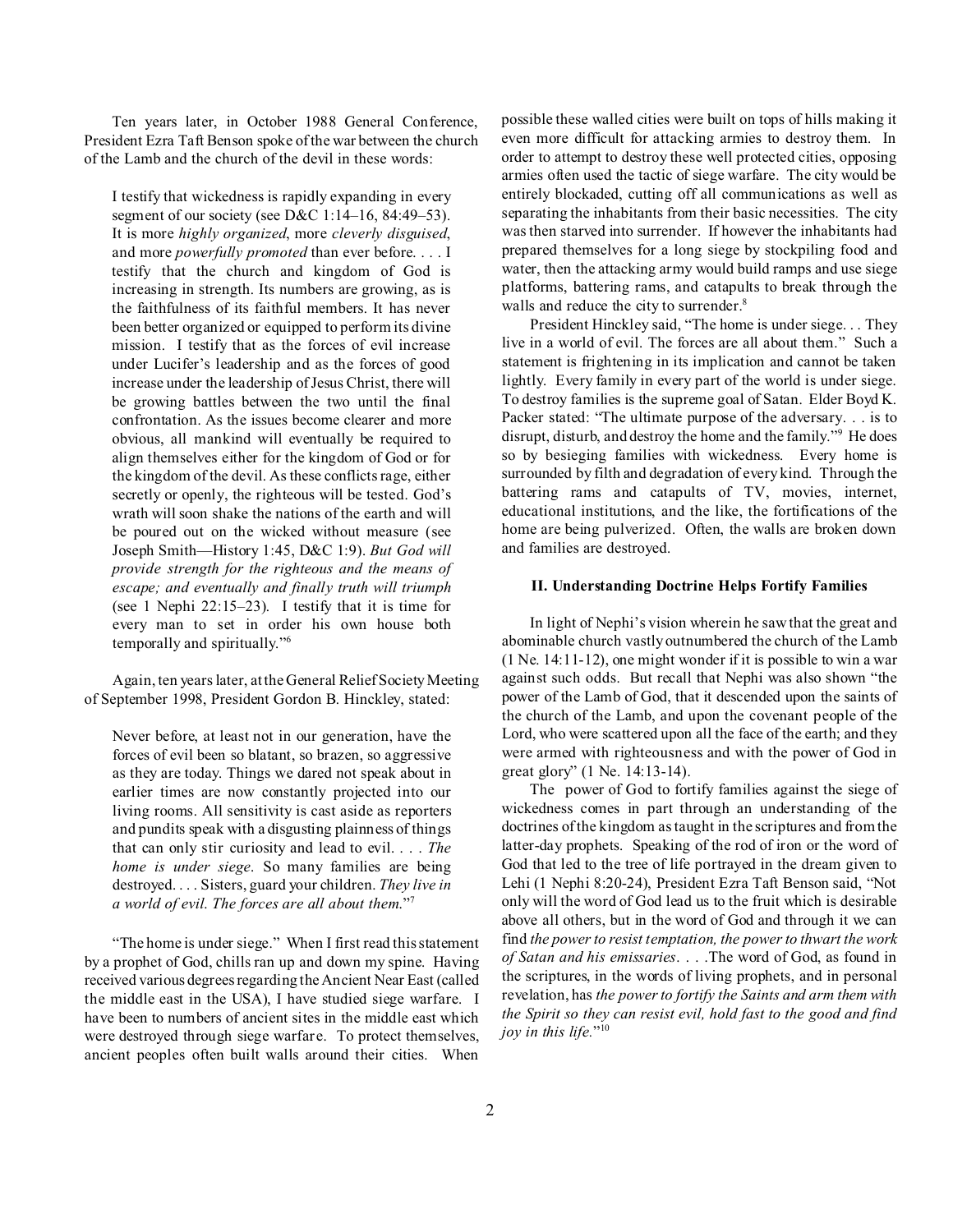#### **III. Parenthood, the Test of Godhood**

Speaking of the family, Elder Robert D. Hales said: "Because of the importance of the family to the eternal plan of happiness, Satan makes a major effort to destroy the sanctity of the family, *demean the importance of the role of men and women*, encourage moral uncleanliness and violations of the sacred law of chastity, and to *discourage parents from placing the bearing and rearing of children as one of their highest priorities*."<sup>11</sup> During the last several decades, as the war against the family has raged, the prophets have taught that men and women need to refocus their sights on their roles as mothers and fathers. Over and over they have taught the doctrine of parenthood.<sup>12</sup> An understanding of this doctrine will give great power to parents to fortify themselves and their families against the siege of wickedness.

The role of mother and father is best understood in light of the overall plan of salvation. Brigham Young taught: "The Lord created you and me for the purpose of becoming Gods like Himself; when we have been proved in our present capacity, and been faithful with all things He puts into our possession."<sup>13</sup> Among the most important things God has put into our possession centers on the family. God has given to each of us a portion of His power to create. In so doing, men and women have the capacity to create mortal bodies for God's spirit children. Upon the creation of a mortal body, parents begin *one of the most important tests of not only mortality but of their eternal existence*: to see if they will do all they can to raise a righteous family. Ultimately, it is through righteous parenthood that men and women can prove themselves worthy of godhood, for I believe that the ultimate test of godhood is parenthood!

In the premortal state, we, the spirit offspring of our Heavenly Father and Mother, dwelt in the presence of our divine parents. In that world, we saw our Heavenly Father and Mother. We saw their glory. We saw their majesty. We saw what they did. We saw that they created offspring, and earths, and stars, and galaxies, and universes. We saw that our Heavenly Parents devoted themselves to the task of bringing to pass the immortality and eternal life of us, their children. And we desired to become like them! So we progressed as far as we could in our quest to become as God by being obedient to all that we were taught in that premortal realm.

We understood that if we were faithful, we eventually would be made "equal in power, and in might, and in dominion" with God (D&C 76:95). Think of that! Let the meaning of this statement sink in! To be made equal in power, might, and dominion with God boggles the mortal mind. Yet that has always has been the goal. That is what God desires for each of his children.

But before God could grant the fulness of His kingdom to us, before He could make us "equal in power, and in might, and in dominion" with Himself, we had to be placed into a position where we could prove ourselves worthy of equality with Him. The only way we could prove ourselves worthy of equality with God was to demonstrate that His work and glory is *our* work and glory. Since God's work and glory is to bring to pass the immortality and eternal life of His children (see Moses 1:39), then those desiring to become like Heavenly Father and Mother must also devote themselves to the bearing of children and raising them righteously.

Mortality was designed to facilitate the test of godhood. President Benson taught that

this life is intended to provide an opportunity to help our Father in Heaven with His great plan, and we do that through honorable parenthood. We cooperate with our Heavenly Father in helping to prepare tabernacles to house spirits of His children. So the matter of marriage, the home, and the family is a vital part of the plan of our Heavenly Father, and by keeping this . . . purpose of life in mind constantly and carrying out these purposes to have a fulness of joy in mortal life, and we prepare ourselves for exaltation in the celestial kingdom where we will receive a fulness of joy.<sup>14</sup>

In line with this, President N. Eldon Tanner taught:

*The whole purpose of the creation of the earth* was to provide a dwelling place where the spirit children of God might come and be clothed in mortal bodies and, by keeping their second estate, prepare themselves for salvation and exaltation. *The whole purpose of the mission of Jesus Christ* was to make possible the immortality and eternal life of man. *The whole purpose of mothers and fathers* should be to live worthy of this blessing and to assist God the Father and his Son Jesus Christ in their work. No greater honor could be given to [men and] women than to assist in this divine plan, and I wish to say without equivocation that a woman will find greater satisfaction and joy and make a greater contribution to mankind by being a wise and worthy mother raising good children than she could make in any other vocation.<sup>15</sup>

Why is mortality the place for the test of parenthood? There are at least three reasons. First, spirit bodies have no capacity to bear offspring.<sup>16</sup> Therefore, each spirit would be given a physical body endowed by God with the power to propagate.

Second, it is essential that the bodies given to God's spirit offspring were to be mortal and finite because the power to procreate would be granted on a limited basis and only for time. If, while in mortality, God's children use the procreative powers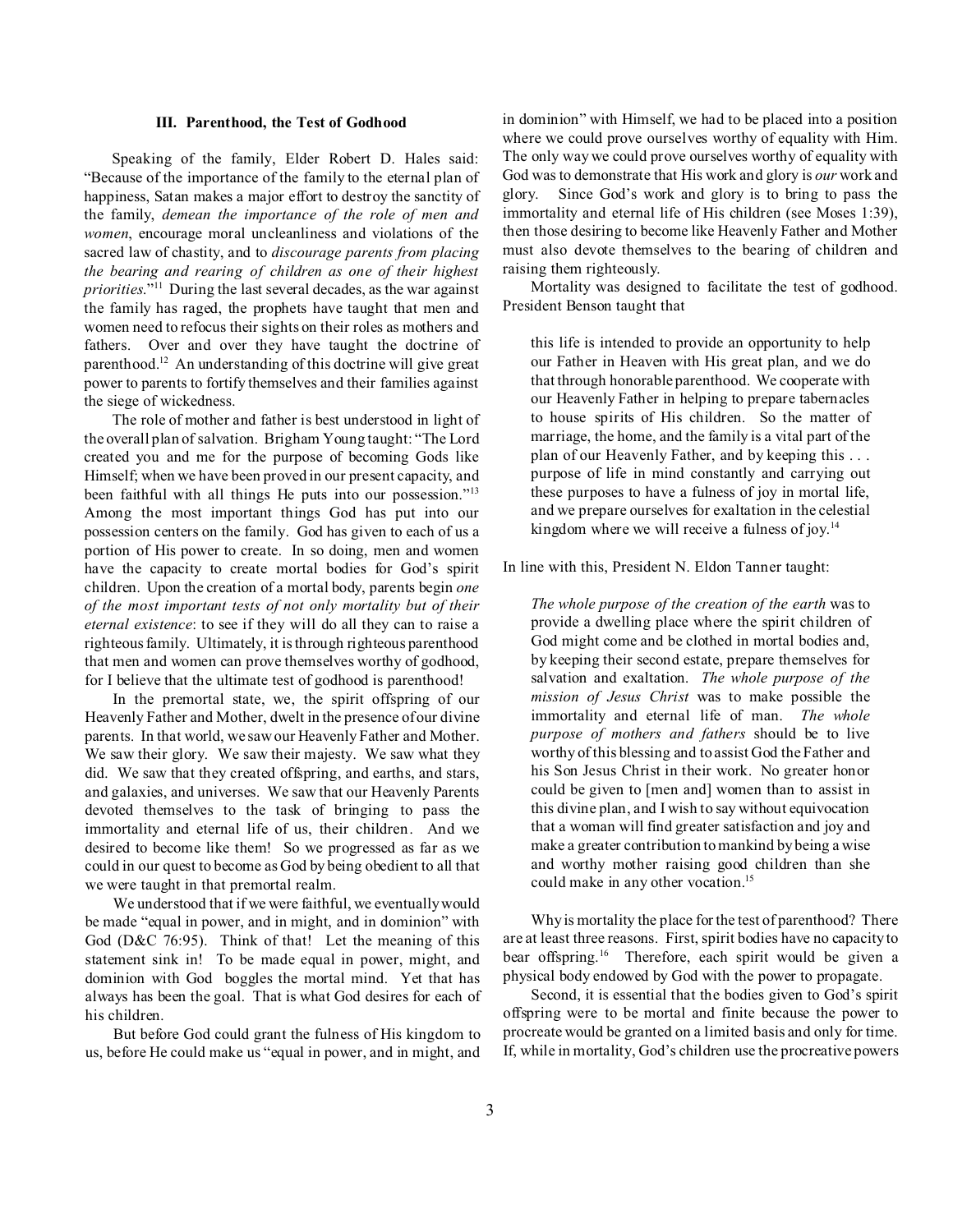within the bounds he has set, and if they devote their best efforts to the raising of a righteous family unto God, then they will be found worthy of Godhood and granted the fulness of God's creative powers in the eternities.<sup>17</sup> If, however, they are found unworthy by misusing these powers, or foregoing the opportunity to bear children, or attach greater importance to worldly things over the raising of a righteous family, the creative powers will be forever removed from them.<sup>18</sup>

Third, only in the face of good and evil, can we choose for ourselves the priority of righteous parenthood. One of the reasons we have come to mortality is to experience the knowledge of good and evil.<sup>19</sup> With the contrasts of these opposites plainly discernible, we demonstrate by our choices what we really desire. Only when we overcome the opposition of worldly concerns and focus our lives on the raising of a righteous family, can we prove to God (and ourselves!) that His work and glory is our work and glory.

Thus the central focus of our coming into this mortal probation is to marry and raise a righteous family. This is the central purpose of our existence. For this reason, the First Presidency and Quorum of the Twelve Apostles had stated in *The Family: A Proclamation to the World*:

We, the First Presidency and the Council of the Twelve Apostles of the Church of Jesus Christ of Latter-Day Saints, solemnly proclaim that marriage between a man and a woman is ordained of God and that *the family is central to the Creator's plan* for the eternal destiny of his children.<sup>20</sup>

#### **IV. Husband and Wives as Equal Partners**

The proclamation further states that "Marriage between man and woman is essential to [God's] eternal plan." As "fathers and mothers [they] are obligated to help one another as *equal partners*" (emphasis added).

The equality between husband and wife is portrayed in the account of the creation of Adam and Eve. In the Mosaic account of the creation, the earth was first created in six creative periods (Gen. 1; Moses 2). On the sixth day of creation, the record states: "And I, God, said unto mine Only Begotten, which was with me from the beginning: Let us make man in our image, after our likeness; and it was so. And I, God, said: Let them have dominion over the fishes of the sea, and over the fowl of the air, and over the cattle, and over all the earth, and over every creeping thing that creepeth upon the earth"(Moses 2:26; see also Gen. 1:26). Then God created Adam: "And I, the Lord God, formed man from the dust of the ground, and breathed into his nostrils the breath of life; and man became a living soul, the first flesh upon the earth, the first man also" (Moses 3:7).

Before Eve was created, the account reads: "And I, the Lord

God, said unto mine Only Begotten, that it was not good that the man should be alone; wherefore, I will make an help meet for him." (Moses 3:18; see also Gen. 2:18). The phrase "help meet for him" translates the Hebrew words *ezer kenegdo*. These words are a little difficult for me to translate. *Ezer* literally means, "help" and is similar in meaning to the English word 'help.' However, *kenegdo*, translated 'meet for him', is more difficult to translate. The root word, *neged*<sup>21</sup>, literally means 'opposite', 'in the presence of', 'over against', 'in front of', 'corresponding to', or 'aside'.<sup>22</sup> Literally, *kenegdo* means, 'opposite as to him' or 'corresponding as to him'.

The sense of the phrase *ezer kenegdo* is 'an equal but opposite helper to him'. For example, my left hand is the *ezer kenegdo* to my right hand; both hands look alike except they are exactly opposite. Both hands are equal but opposite. This is so that they might work better together. Imagine trying to pick up a shovel with two hands that are positioned the same! Again, the *ezer kenegdo* of the right wing of an airplane is the left wing; they look exactly the same except they are opposite each other. Both wings are equal but opposite. This is so that the airplane can fly. One wing is no more important than the other. The same is true with man and woman. Man's *ezer kenegdo* is woman. Both are equal but opposite. It requires both to fulfill the role of parenthood!

After declaring the need for "an helpmeet" for Adam, the account states: "And out of the ground I, the Lord God, formed every beast of the field, and every fowl of the air; and commanded that they should come unto Adam, to see what he would call them; and they were also living souls; for I, God, breathed into them the breath of life, and commanded that whatsoever Adam called every living creature, that should be the name thereof" (Gen. 2:19; Moses 3:19). This verse seems out of place in the story! Why does the account tell us what Adam would name the animals when he was looking for an help meet? The answer is found at the end of verse 20. "And Adam gave names to all cattle, and to the fowl of the air, and to every beast of the field; *but as for Adam, there was not found an help meet for him*" (emphasis added). Adam's helpmeet was not to be found among the things he was given dominion over!

The account then speaks of Eve's creation in these words: "And I, the Lord God, caused a deep sleep to fall upon Adam; and he slept, and I took one of his ribs and closed up the flesh in the stead thereof; And the rib which I, the Lord God, had taken from man, made I a woman, and brought her unto the man" (Gen. 2: 21-22; Moses 3:21-22). President Kimball taught that the creation of Eve from the rib of Adam was figurative.<sup>23</sup> It suggests that Eve was created from the same "dust of the earth" that Adam was created.<sup>24</sup> Further she was created from his side to symbolize their "oneness" as partners in bringing forth children and raising them righteously. As one biblical scholar noted: "The rib taken from man's side thus connotes physical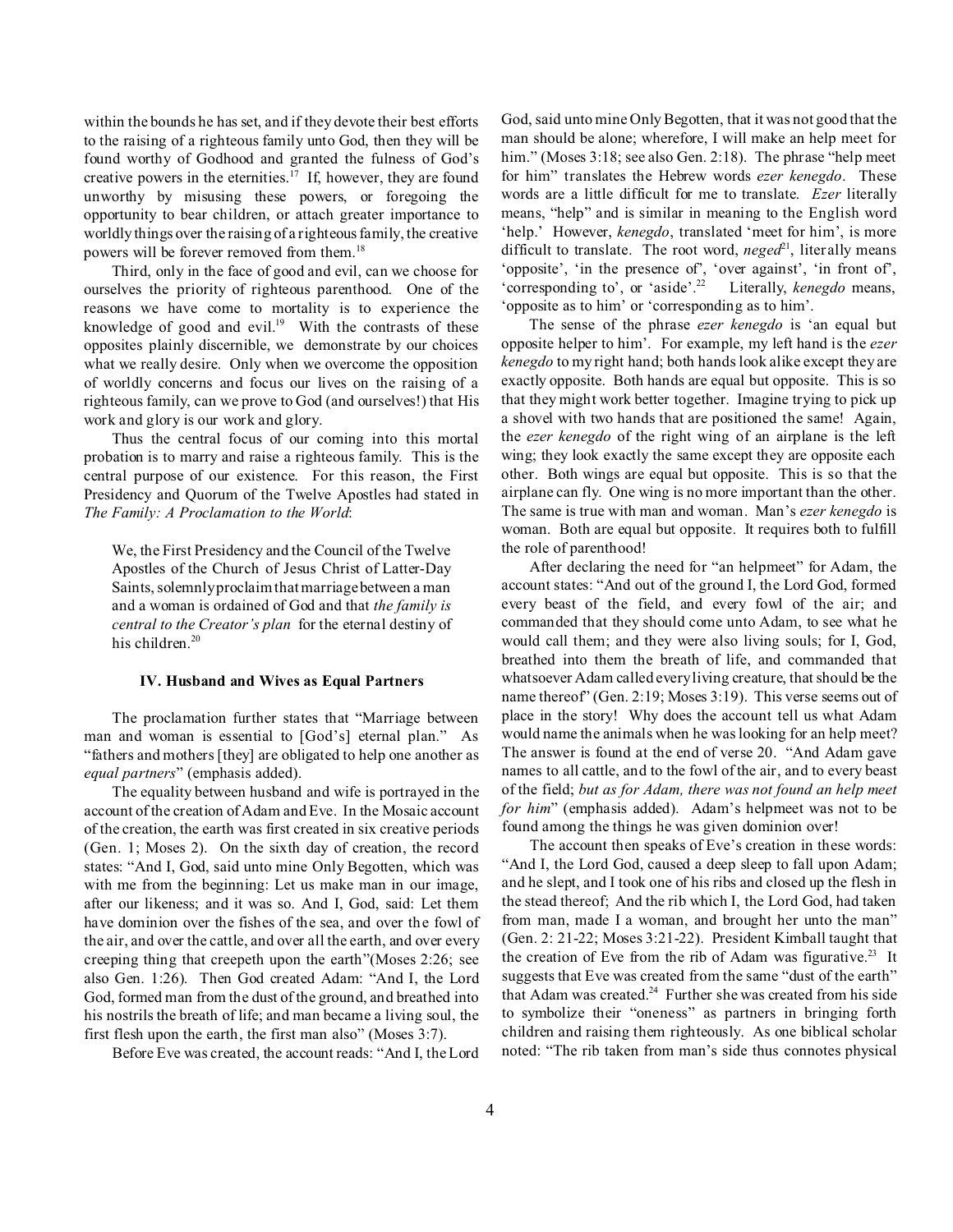union and signifies that she is his companion and partner, ever at his side."<sup>25</sup> Therefore, after Eve was created and brought to Adam, he said: "This I know now is bone of my bones, and flesh of my flesh; she shall be called Woman [Heb. *ishah*], because she was taken out of man [Heb. *ish*].<sup>26</sup> Therefore shall a man leave his father and his mother, and shall cleave unto his wife; and they shall be one flesh" (Gen. 2:23-24; Moses 3:23-24).

The equality of husband and wife has often been expressed by the Brethren. President Howard W. Hunter counseled the husbands and fathers of the Church saying: "A man who holds the priesthood accepts his wife as a partner in the leadership of the home and family with full knowledge of and full participation in all decisions relating thereto." $^{27}$  Likewise, Elder Boyd K. Packer counseled Fathers to remember that "Your wife is your partner in the leadership of the family and should have full knowledge of and full participation in all decisions relating to your home."<sup>28</sup> Also, Elder L. Tom Perry told husbands that their "first and most responsible role in life and in the eternities is to be a righteous husband." He told them that a wife is "your companion, your best friend, your full partner."<sup>29</sup>

The equality between man and woman was destroyed over time. In many cultures, man overstepped his authority and gained dominion over woman. This has demeaned the role of woman. In the last few centuries there has been great effort by many to bring women out from under the dominionship of men. I applaud much that has resulted from these efforts. However, many of these women's movements have tried to bring about equality with men by making women the same as men. But, as we have seen, they are not the same. They were not created to be the same. They were created to be equal partners in doing the Lord's work. Hence, many of the goals of various women's movements have missed the mark.<sup>30</sup>

## **V. The Roles of Man and Woman**

The proclamation on the family states the general role of man and woman in these terms: "Children are entitled to birth within the bonds of matrimony, and to be reared by a father and a mother who honor marital vows with complete fidelity." The individual role of mother and father is stated in these words: "By divine design, fathers are to preside over their families in love and righteousness and are responsible to provide the necessities of life and protection for their families. Mothers are primarily responsible for the nurture of their children."

The roles men and women would play as mother and father were first outlined to Adam and Eve. After Adam and Eve had partaken of the forbidden fruit, and therefore would begin to bear children, God gave them instructions concerning their role as man and woman. To Eve, He said: "I will greatly multiply thy sorrow and thy conception. In sorrow thou shalt bring forth children, and thy desire shall be to thy husband, and he shall

rule over thee" (Moses 4:22). Two important aspects of the role of woman are mentioned in these instructions.

First, Eve was given to understand that her role as woman would be to bear and nurture God's children in mortality. The bearing of children would be in sorrow. The Hebrew word translated "sorrow" is *etseb*, which means 'to hurt', 'to be troubled', 'to deeply grieve', or 'to be distressed'.<sup>31</sup> Why would God make a point about bearing children in pain and distress? It is true that the act of child bearing is one of the most painful experiences a mortal can go through. Yet the bearing of a child is a type of the suffering of Christ. Moses 6:62-63 teaches that "all things have their likeness, and all things are created and made to bear record" of the Father, the Son, and the plan of salvation.

In the great messianic prophecy found in Isaiah 53, Isaiah foresaw that Christ would be "despised and rejected of men; a man of sorrows, and acquainted with grief." He also foresaw the great suffering of Christ in Gethsemane and on Golgotha in these words: "Surely he hath borne our griefs, and carried our sorrows: yet we did esteem him stricken, smitten of God, and afflicted. But he was wounded for our transgressions, he was bruised for our iniquities: the chastisement of our peace was upon him" (Is. 53:3-5). Isaiah also revealed that when Christ made "his soul an offering for sin" - when he suffered the greatest pain, grief, distress, and sorrow known to man - he looked upon "his seed" (Is. 53:10).

Upon quoting this prophecy, Abinadi asked: "And who shall be his seed?" He answered his own question:

Behold I say unto you, that whosoever has heard the words of the prophets, yea, all the holy prophets who have prophesied concerning the coming of the Lord--I say unto you, that all those who have hearkened unto their words, and believed that the Lord would redeem his people, and have looked forward to that day for a remission of their sins, I say unto you, that these are his seed, or they are the heirs of the kingdom of God. For these are they whose sins he has borne; these are they for whom he has died, to redeem them from their transgressions. And now, are they not his seed? (Mosiah 15:10-12)

The labor of Jesus Christ was not just to create an earth where mortals may dwell. His labor was to enact a plan that would redeem mankind. As their redeemer He would labor with his people, teaching them, encouraging them, and helping them to be obedient to the laws and ordinances that would exalt them. Ultimately, His labor was to take upon himself the sins, sorrows, and griefs of his people to free them from the eternal consequences of their sinful actions. Those who accept the atonement of Jesus Christ become His offspring, having been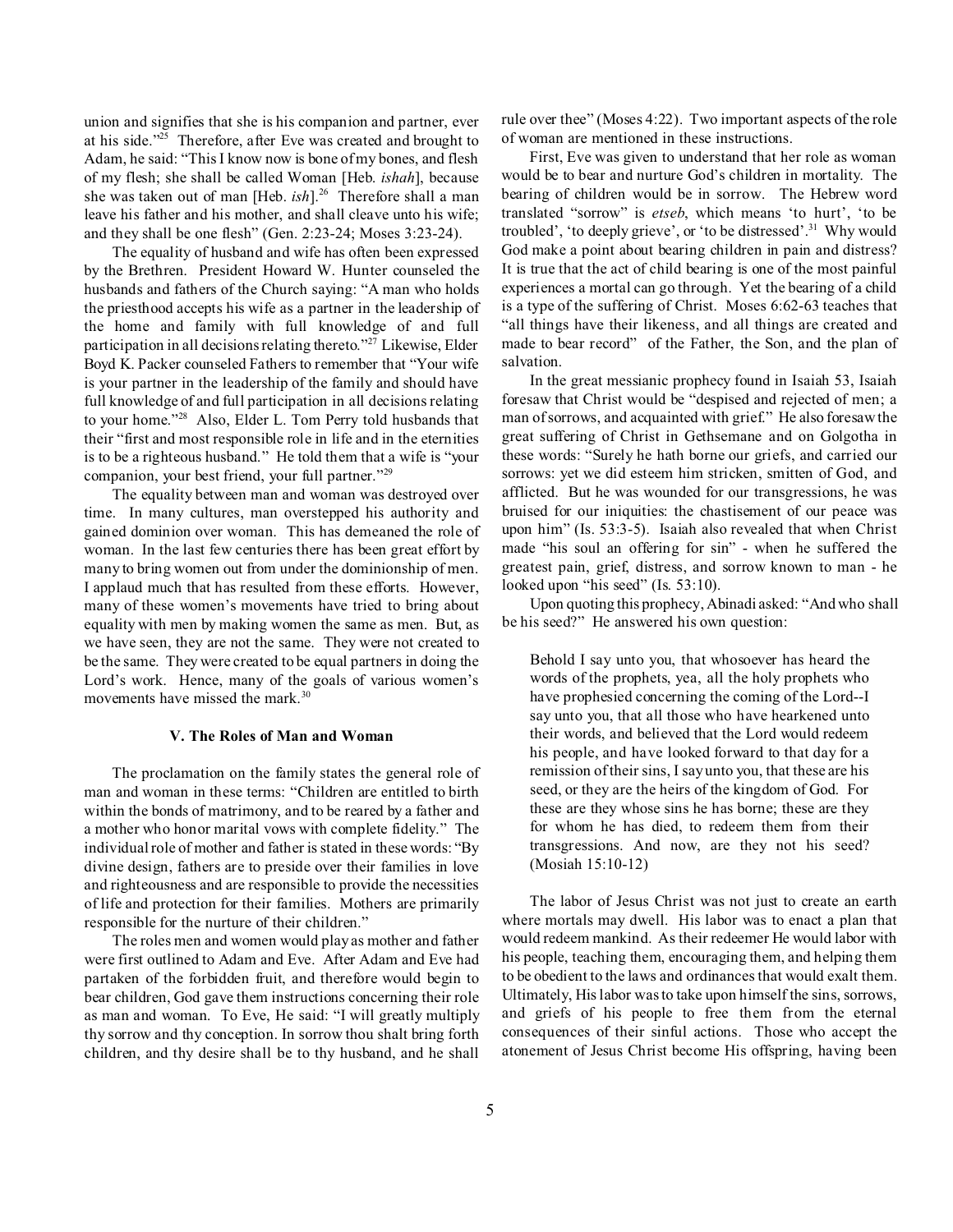born in great travail and suffering.

Likewise, when a woman bears a child it is in great pain and suffering. After the stings and aches of the contractions have brought forth the child, she looks upon her child with joy. This act symbolizes her role as a mother. Like Christ, the mother will nurture, teach, encourage, and protect the child from wicked influences. Devotedly, she will do all she can to help that child to be obedient to all the laws and ordinances that will enable the child to be exalted in the kingdom of God. And like the Savior who said to the Father, "not what I will, but what thou wilt" (Mark 14:36), the mother sacrifices her personal desires to accomplish the work and glory of the Father. Eventually, through the pains, suffering, and often sorrow associated with her sacrifice of selfless work and devotion, she brings forth a child that will eventually be fit for equality with God.

The second thing mentioned in the Lord's instruction to Eve was that her desire should be to her husband who was to rule over her. This seems to contradict the equality God established between man and woman. However, it should be understood that the man represents the priesthood. As a priesthood holder, he would insure that the mind and will of the Lord would be taught and followed in his home. The *desire* of the woman (and her offspring, all mankind!) should be to follow the priesthood that presides over her in righteousness.

Thus Adam learned that he would be responsible to rule over Eve and their children. Of this President Kimball taught: "I have a question about the word rule. It gives the wrong impression. I would prefer to use the word preside because that's what he does. A righteous husband presides over his wife and family."<sup>32</sup> President Hinckley decried those who use this verse to justify unrighteous dominion over their wives:

My own interpretation of that sentence is that the husband shall have a governing responsibility to provide for, to protect, to strengthen and shield the wife. Any man who belittles or abuses or terrorizes, or who rules in unrighteousness, will deserve and, I believe, receive the reprimand of a just God who is the Eternal Father of both His sons and daughters.<sup>33</sup>

#### Again, he said:

Some men who are evidently unable to gain respect by the goodness of their lives, use as justification for their actions the statement that Eve was told that Adam should rule over her. How much sadness, how much tragedy, how much heartbreak has been caused through centuries of time by weak men who have used that as a scriptural warrant for atrocious behavior! They do not recognize that the same account indicates that Eve was given as a helpmeet to Adam. The facts are that they stood, side by side, in the garden. They were expelled from the garden together, and they worked together side by side in gaining their bread by the sweat of their brows.<sup>34</sup>

As the priesthood holder, Adam would be expected to teach and train his family in spiritual things. This is true of all fathers. President Hunter, when speaking to fathers, said:

Take seriously your responsibility to teach the gospel to your family through regular family home evening, family prayer, devotional and scripture reading time, and other teaching moments. Give special emphasis to preparation for missionary service and temple marriage. As patriarch in the home, exercise your priesthood through performing the appropriate ordinances for your family and by giving blessings to your wife and children. Next to your own salvation, brethren, there is nothing so important to you as the salvation of your wife and children.<sup>35</sup>

Adam also learned that he was directly responsible to provide his family with the necessities of life. The Lord told him: "By the sweat of thy face shalt thou eat bread, until thou shalt return unto the ground--for thou shalt surely die--for out of it wast thou taken: for dust thou wast, and unto dust shalt thou return" (Moses 4:25). As the proclamation on the family states, this directive is still in effect today. The prophets have often reinforced this concept. For instance, President Hunter said:

You who hold the priesthood have the responsibility, unless disabled, to provide temporal support for your wife and children. No man can shift the burden of responsibility to another, not even to his wife. The Lord has commanded that women and children have claim on their husbands and fathers for their maintenance (see D&C 83; 1 Timothy 5:8). President Ezra Taft Benson has stated that when a husband encourages or insists that his wife work out of the home for their convenience, "not only will the family suffer in such instances, . . . but [his] own spiritual growth and progression will be hampered" (in Conference Report, Oct. 1987, pp. 60–61; or *Ensign*, Nov. 1987, p. 49). We urge you to do all in your power to allow your wife to remain in the home, caring for the children while you provide for the family the best you can.<sup>36</sup>

There is a danger in man's role to provide for his family. Often, his work becomes more important to him than his family. Likewise, other things often take priority over his interest in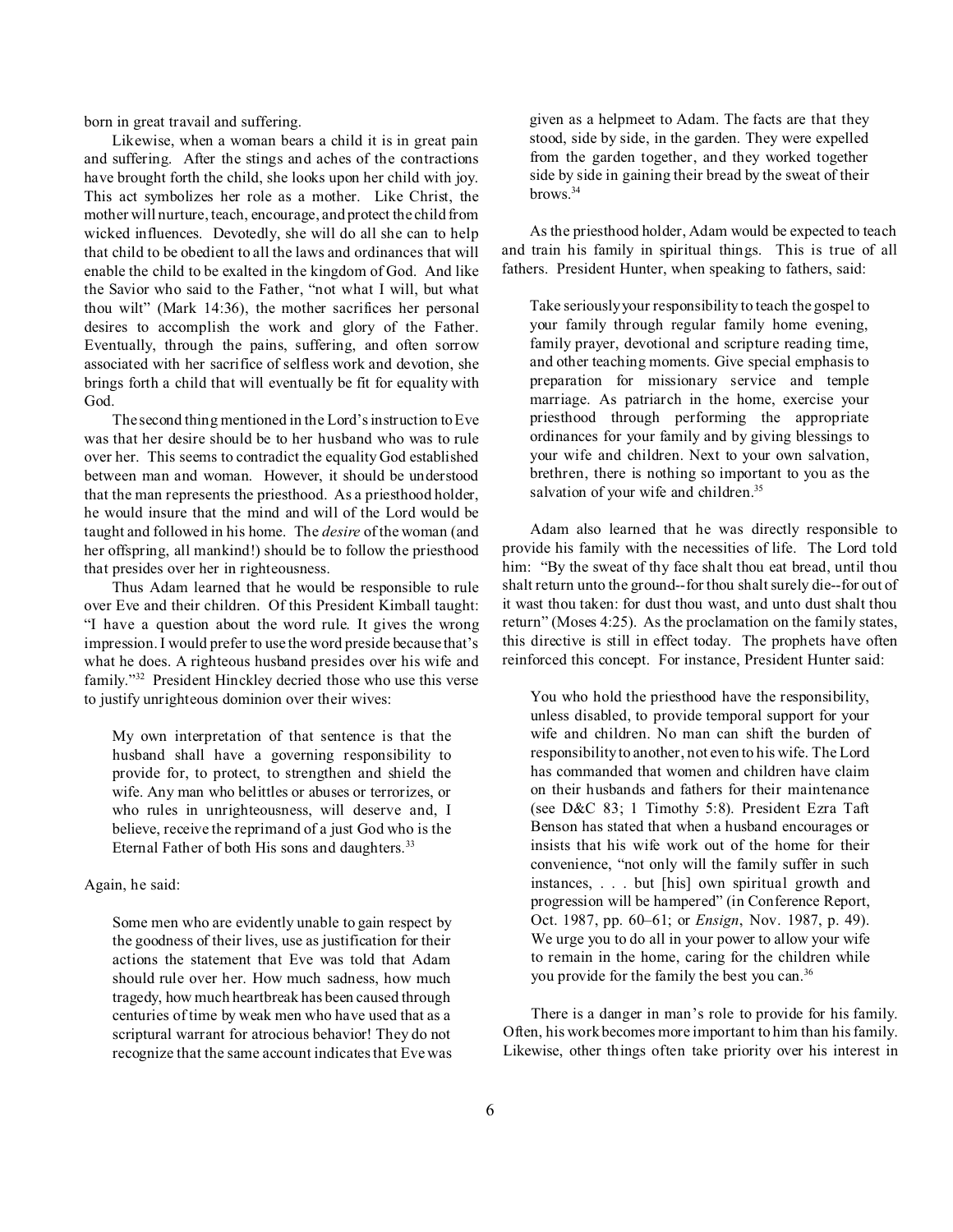wife and children. President David O. McKay warned that those who find themselves in this position are in danger of failing the test of parenthood:

When one puts business or pleasure above his home, he that moment starts on the downgrade to soul-weakness. When the club becomes more attractive to any man than his home, it is time for him to confess in bitter shame that he has failed to measure up to the supreme opportunity of his life and flunked in the final test of true manhood. No other success can compensate for failure in the home. The poorest shack in which love prevails over a united family is of greater value to God and future humanity than any other riches.<sup>37</sup>

## **VI. The October 1942 First Presidency Statement on Parenthood**

Now, let us look at one of the great statements made by the First Presidency relative to the role of man and woman. In December of 1941, the United States entered into World War II. The war reeked havoc upon the world in many ways. However, one of the most devastating aspects of World War II is rarely, if ever, talked about in history books. I believe World War II's most desolating blow was upon the family. Many aspects of family life were affected by war-time marriages, loss of the father in the home, and mothers joining the work force or participating in civic duties.

As the war progressed, the First Presidency of the Church, sustained as Prophets, Seers, and Revelators, consisting of Heber J. Grant, J. Reuben Clark, Jr., and David O, McKay, could see that this blow to the family was affecting families within the Church. In October 1942 General Conference the First Presidency issued a statement<sup>38</sup> that was read in the opening moments of the conference. The statement dealt with many concerns the First Presidency had as a result of the war. One concern was parenthood. In the statement, the First Presidency made several points that are *essential* in understanding the doctrine of parenthood. Each point will be individually considered.

**1.** "Amongst His earliest commands to Adam and Eve, the Lord said: 'Multiply and replenish the earth.' He has repeated that command in our day. He has again revealed in this, the last dispensation, the principle of the eternity of the marriage covenant. He has restored to earth the authority for entering into that covenant, and has declared that it is the only due and proper way of joining husband and wife, and the only means by which the sacred family relationship may be carried beyond the grave and through eternity. He has declared that this eternal relationship may be created only by the ordinances which are administered in the holy temples of the Lord, and therefore that His people should marry only in His temple in accordance with such ordinances."

One of the things that characterized World War II was wartime marriages. These basically consisted of two kinds: those who married quickly before leaving for the war and those who were married in foreign countries where they were serving. In both cases, the marriages were performed hurriedly and by a local ecclesiastical or civic authorities. In response to this, the First Presidency made it clear that "the only due and proper way of joining husband and wife" is in sacred temples where those holding authority to act in behalf of God could solemnize the marriage.

The temple ordinances are designed to bring man and woman into a sacred relationship with God where they would be authorized to use the sacred creative powers to bring forth children. Recall that this power to create is God's power.<sup>39</sup> It should only be used when He authorizes its use. (This does not mean that God views those who use this power in a marriage relationship created outside of the temple as sinful. Yet that marriage will not endure in the eternities. Nor does it have the power to exalt the husband and wife.)

Temple marriage is known as "the new and everlasting covenant of marriage" (D&C 131:2). A temple marriage is the final ordinance<sup>40</sup> of a series of ordinances designed to put God and His work and glory at the center of the life of both the man and woman by covenant. If the couple are faithful in honoring their covenants they will eventually be empowered to become like God.

**2.** "The Lord has told us that it is the duty of every husband and wife to obey the command given to Adam to multiply and replenish the earth, so that the legions of choice spirits waiting for their tabernacles of flesh may come here and move forward under God's great design to become perfect souls, for without these fleshly tabernacles they cannot progress to their God-planned destiny. Thus, every husband and wife should become a father and mother in Israel to children born under the holy, eternal covenant."

In our world today, the purpose of marriage is lost to most people. But the revealed truths of the gospel teach plainly the purpose of marriage. As we have seen, we have come to mortality to prove ourselves worthy of godhood, that we might be "equal in power, and in might, and in dominion" with God. And we prove ourselves worthy of godhood through righteous parenthood. Therefore, central to marriage is having children.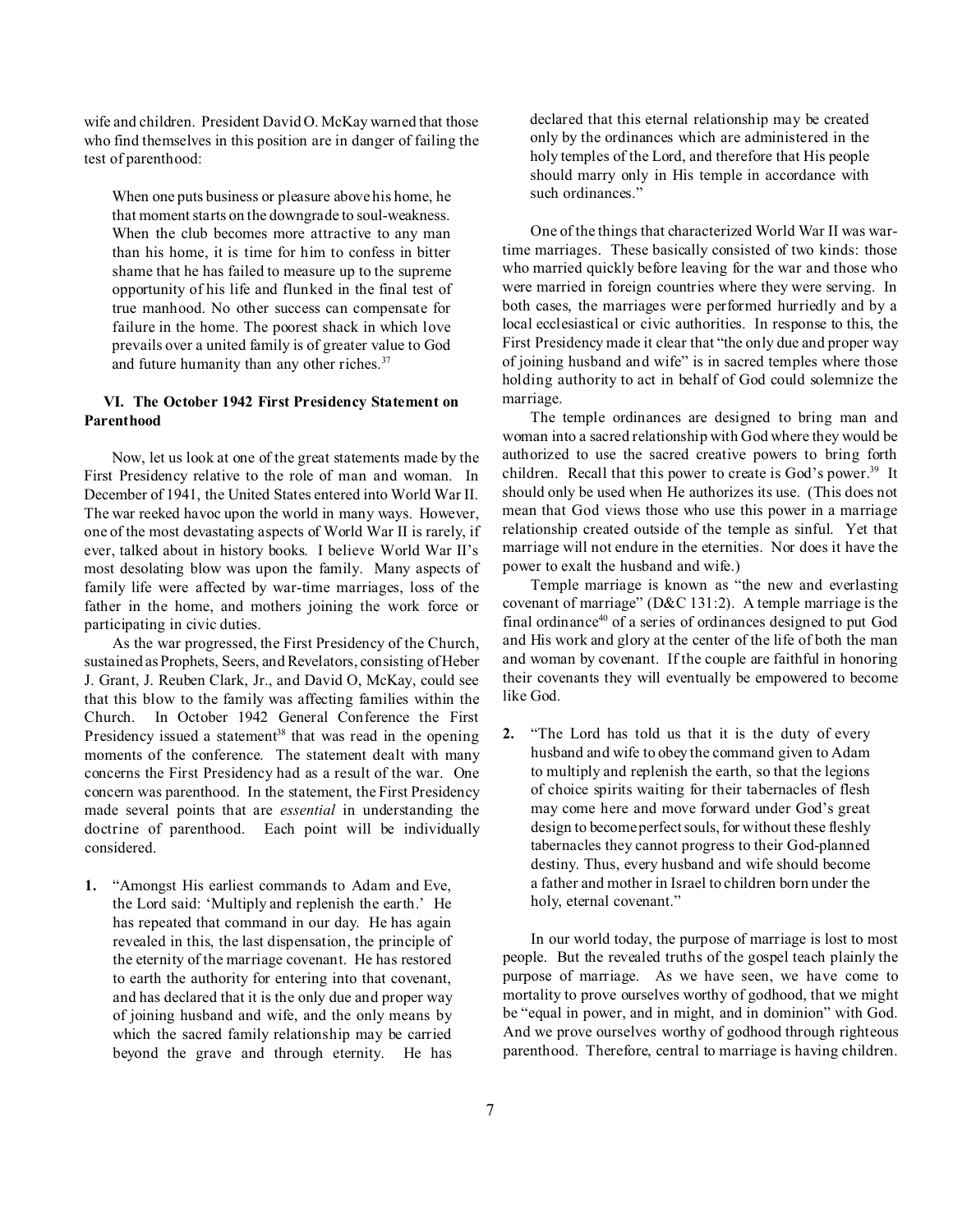President David O. McKay taught: "The principal reason for marriage is to rear a family. Failure to do so is one of the conditions that cause love to wilt and eventually to die."<sup>41</sup> Again, Elder Richard G. Scott said: "Marriage between man and woman is essential to His eternal plan. The family is ordained of God. As husband and wife, you have the responsibility to bear children and to nurture and train them spiritually, emotionally, and physically."<sup>42</sup>

Those who devote themselves to having children and doing all they can to raise them righteously will be crowned with the greatest blessings God can give to His offspring: full equality with Him. They will be granted the full extent of His creative power. Therefore, President Harold B. Lee warned: "Those who refuse as husbands and wives to have children are proving themselves already too small for the infinitude of God's creative powers."43

Often, young people who marry postpone having children for one reason or another. The prophets have warned against this practice. President Kimball often spoke of this.

You came knowing full well your responsibilities. You came to get for yourself a mortal body which could become perfected and immortalized, and you understood that you were to act in partnership with God in providing bodies for other spirits equally anxious to come to the earth for righteous purposes. And so you will not postpone parenthood. There will be rationalists who will name to you numerous reasons for postponement. Of course, it will be harder to get your college degrees or your financial starts with a family, but strength like yours will be undaunted in the face of difficult obstacles. Have your family as the Lord intended. Of course it is expensive, but you will find a way, and besides, it is often those children who grow up with responsibility and hardships who carry on the world and its work.<sup>44</sup>

In a properly charted Latter-day Saint marriage, one must be conscious of the need to forget self and love one's companion more than self. There will not be postponement of parenthood, but a desire for children as the Lord intended, and without limiting the family as the world does. The children will be wanted and loved.<sup>45</sup>

Young married couples who postpone parenthood until their degrees are attained might be shocked if their expressed preference were labeled idolatry."<sup>46</sup>

President Benson also counseled: "Do not postpone the blessings of honorable parenthood following marriage. When God said it was our responsibility to multiply and replenish the earth, that marriage was primarily for that purpose, He didn't insert any provisions."<sup>47</sup> Again, he taught: "Young mothers and fathers, with all my heart I counsel you not to postpone having your children. Do not use the reasoning of the world, such as, 'We'll wait until we can better afford having children, until we are more secure, until John has completed his education, until he has a better paying job, until we have a larger home, until we've obtained a few of the material conveniences,' and on and on."<sup>48</sup>

Elder Dallin H. Oaks gave us this warning and reminder: "When married couples postpone childbearing until after they have satisfied their material goals, the mere passage of time assures that *they seriously reduce their potential to participate in furthering our Heavenly Father's plan for all of his spirit children*. Faithful Latter-day Saints cannot afford to look upon children as an interference with what the world calls 'self-fulfillment.' *Our covenants with God and the ultimate purpose of life are tied up in those little ones* who reach for our time, our love, and our sacrifices."<sup>49</sup>

**3.** "By bringing these choice spirits to earth, each father and each mother assume towards the tabernacled spirit and towards the Lord Himself by having taken advantage of the opportunity He offered, an obligation of the most sacred kind, *because the fate of that spirit in the eternities to come, the blessings or punishments which shall await it in the hereafter, depend, in great part, upon the care, the teachings, the training which the parents shall give to that spirit.* No parent can escape that obligation and that responsibility, and for the proper meeting thereof, the Lord will hold us to a strict accountability. *No loftier duty than this can be assumed by mortals.*" (Emphasis added.)

The greatest work that men and women can do is to raise a righteous family! Hence the prophets have taught: "The greatest Church work you will ever do is within the walls of your own home",<sup>50</sup> and "No other success can compensate for failure in the home."<sup>51</sup>

The granting of children to a man and a woman who are married is a stewardship given them of God. The nature of this stewardship is vividly taught in the parable of the talents found in Matthew 25:14-30. A rich man, who was "travelling into a far country" brought together three of his servants and "delivered unto them his goods" in the form of talents. A talent was a measure of weight (about 76 lbs). So he gave to one servant five talents (either of gold, silver, or copper), to another he gave two talents, and another he gave one.

The three were expected to increase the amount given them through business transactions. But it should be noted that the talents were not given the servants for them to keep. The talents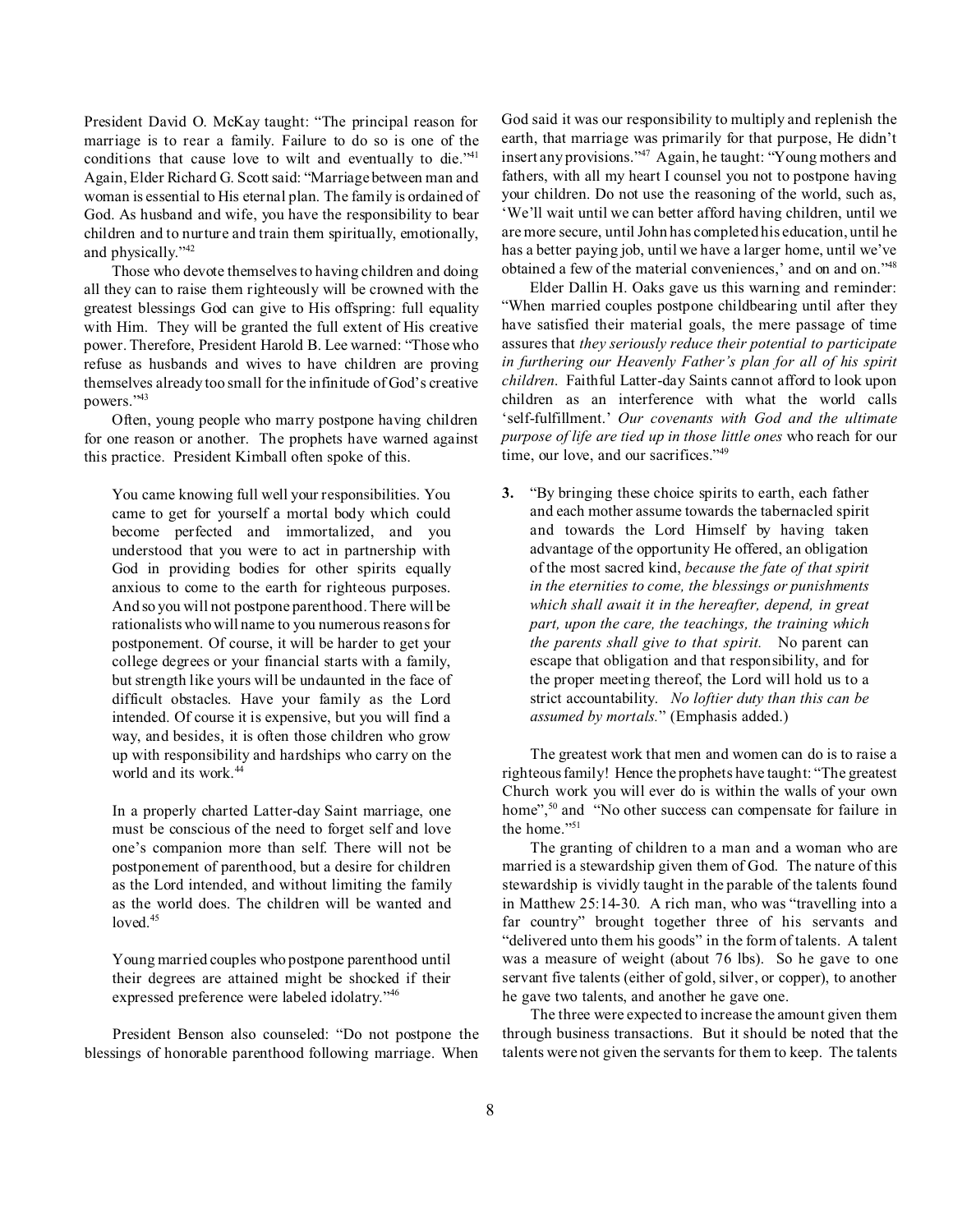belonged to the lord of the servants. Each servant had only been given a stewardship over a portion of the lord's talents.

Upon his return, the three servants made an accounting of their stewardship. The first brought to the lord the original five talents he had been given stewardship over. Through hard work, he had increased the five talents to ten. The lord of the servant said to him: "Well done, thou good and faithful servant: thou hast been faithful over a few things, I will make thee ruler over many things: enter thou into the joy of thy lord." The same was said of the second servant who had increased his stewardship of two talents to four. But the third servant failed to magnify his stewardship. Therefore, he lost the stewardship and was given no part in the lord's kingdom.

Joseph Smith taught that this parable had reference to marriage and children.<sup>52</sup> As in the parable, each father and mother have been given a stewardship over a certain number of spirit children of our Heavenly Parents. Through the power of procreation, they create physical bodies for each of these spirits. They magnify their stewardship by nurturing and training each child physically, emotionally, socially, and spiritually. If their stewardship is magnified, then the Lord will say to them: "Well done, thou good and faithful servant: thou hast been faithful over a few things, I will make thee ruler over many things: enter thou into the joy of thy lord." "And thus we see" that parents prove themselves worthy of godhood through righteous parenthood.

My wife and I have been given a stewardship of five of our Heavenly Parents spirit offspring. As the October 1942 First Presidency statement teaches: "*the fate of [those] spirit[s] in the eternities to come, the blessings or punishments which shall await [them] in the hereafter, depend, in great part, upon the care, the teachings, the training which [we as their] parents shall give to [them].*" Yet those children do not represent five individual spirits alone. They have the potential of becoming gods and goddesses with an eternity of worlds to come from them. It is an awesome responsibility to be a parent to a child.

It should be noted, however, that the Lord's judgment of us as parents is not based entirely upon how each child turns out. Elder Boyd K. Packer taught: "The measure of our success as parents, however, will not rest solely on how our children turn out. That judgment would be just only if we could raise our families in a perfectly moral environment, and that now is not possible."<sup>53</sup> However, we will be judged on how we carry out our stewardship. We will be judged on our "devotion to duty."

If parents honor their temple covenants of obedience, sacrifice, and consecration, they will be found worthy. These three covenants (along with all others made in the sacred ordinances of the priesthood) focus mother and father properly upon their duties as parents. As parents honor these covenants, they will obey "every word that proceedeth forth out of the mouth of God" (D&C 84:44). Further, they will sacrifice

whatever it takes to be obedient to the Lord. Finally, they will consecrate that obedience and sacrifice to the building of the kingdom of God on the earth, first and foremost within the walls of their own home, and secondarily, within the kingdom of God generally.

**4.** *Motherhood thus becomes a holy calling, a sacred dedication for carrying out the Lord's plans, a consecration of devotion to the uprearing and fostering, the nurturing in body, mind, and spirit, of those who kept their first estate and who come to this earth for their second estate* "to see if they will do all things whatsoever the Lord their God shall command them." (Abraham 3:25 ) To lead them to keep their second estate is the work of motherhood and "they who keep their second estate shall have glory added upon their heads for ever and ever." (op. cit.)

This divine service of motherhood can be rendered only by mothers. It may not be passed to others. Nurses cannot do it; public nurseries cannot do it; hired help cannot do it--only mother, aided as much as may be by the loving hands of father, brothers, and sisters, can give the full needed measure of watchful care.

The mother who entrusts her child to the care of others, that she may do non-motherly work, whether for gold, for fame, or for civic service, should remember that "a child left to himself bringeth his mother to shame." (Prop. 29: 15) In our day the Lord has said that unless parents teach their children the doctrines of the Church "the sin be upon the heads of the parents." (D.  $&$  C 68:25)

*Motherhood is near to divinity. It is the highest, holiest service to be assumed by mankind.* It places her who honors its holy calling and service next to the angels. To you mothers in Israel we say God bless and protect you, and give you the strength and courage, the faith and knowledge, the holy love and consecration to duty, that shall enable you to fill to the fullest measure the sacred calling which is yours. To you mothers and mothers-to-be we say: Be chaste, keep pure, live righteously, that your posterity to the last generation may call you blessed. (Emphasis added).

The role of motherhood cannot be over emphasized. "It is the highest, holiest service to be assumed by mankind." This seems to be emphasized in the account of the creation. President Hinckley observed:

In the sequence of events as set forth in the scripture, God first created the earth, and the earth was without form, and void." (Gen. 1:2.) He then separated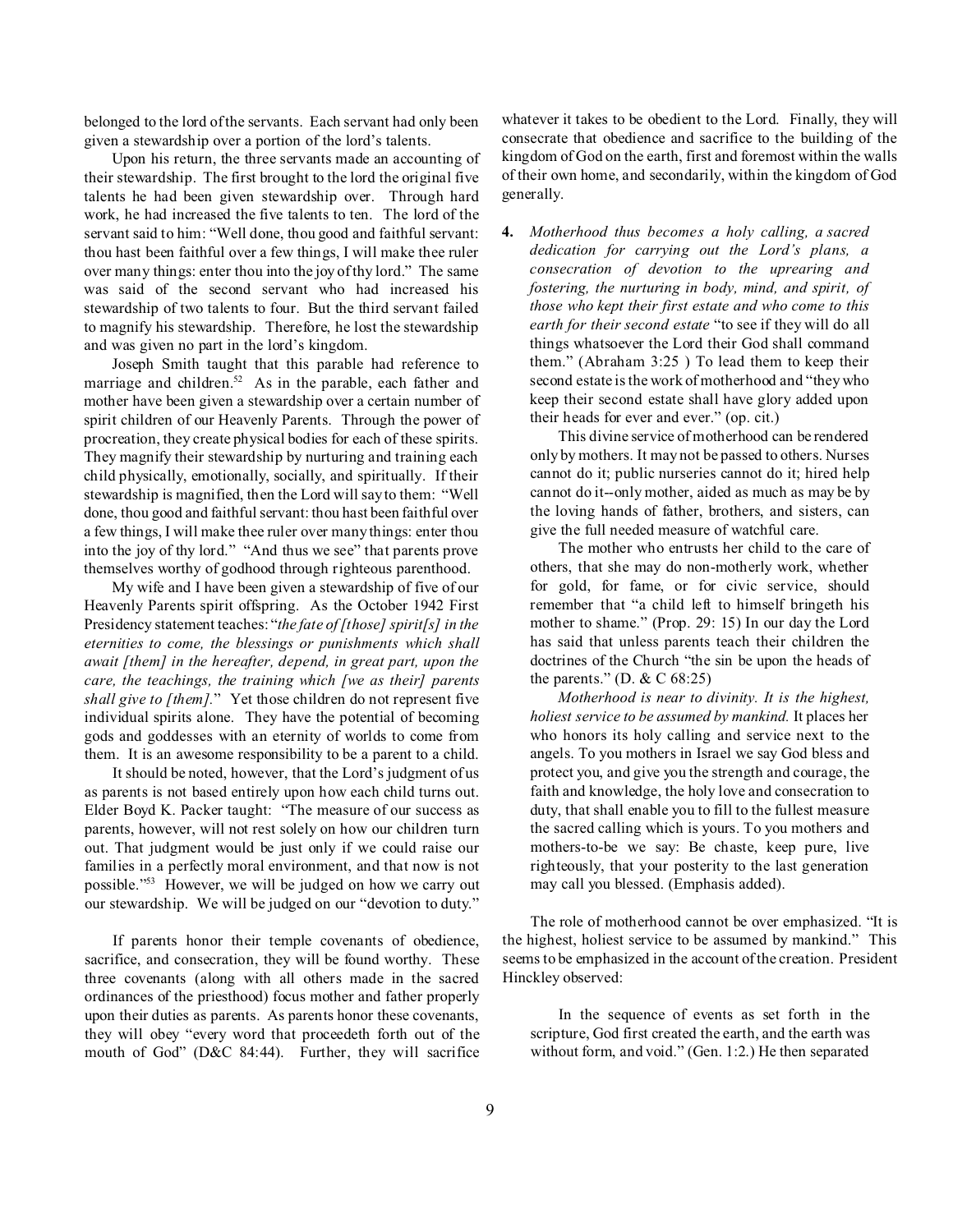the light from the darkness, and the waters from the land. Then came the creation of vegetation of all kinds, giving the beauty of trees and grass, flowers and shrubs. Then followed the creation of animal life in the sea and upon the land.

Having looked over all of this, He declared it to be good. He then created man in His own likeness and image. Then as His final creation, the crowning of His glorious work, He created woman. I like to regard Eve as His masterpiece after all that had gone before, the final work before He rested from His labors.<sup>54</sup>

The October 1942 First Presidency statement emphasized that the "divine service of motherhood can be rendered only by mothers. It may not be passed to others. Nurses cannot do it; public nurseries cannot do it; hired help cannot do it--only mother, aided as much as may be by the loving hands of father, brothers, and sisters, can give the full needed measure of watchful care." This counsel has been repeated over and over since 1942. For example, in October 1996 General Conference, President Gordon B. Hinckley has said:

Some years ago President Benson delivered a message to the women of the Church. He encouraged them to leave their employment and give their individual time to their children. I sustain the position which he took.

Nevertheless, I recognize, as he recognized, that there are some women (it has become very many, in fact) who have to work to provide for the needs of their families. To you I say, do the very best you can. *I hope that if you are employed full-time you are doing it to ensure that basic needs are met and not simply to indulge a taste for an elaborate home, fancy cars, and other luxuries*. The greatest job that any mother will ever do will be in nurturing, teaching, lifting, encouraging, and rearing her children in righteousness and truth. None other can adequately take her place.

*It is well-nigh impossible to be a full-time homemaker and a full-time employee*. I know how some of you struggle with decisions concerning this matter.

I repeat, do the very best you can. You know your circumstances, and I know that you are deeply concerned for the welfare of your children. Each of you has a bishop who will counsel with you and assist you. If you feel you need to speak with an understanding woman, do not hesitate to get in touch with your Relief Society president.

To the mothers of this Church, every mother who is here today, I want to say that as the years pass, you will become increasingly grateful for that which you did in molding the lives of your children in the direction of righteousness and goodness, integrity and faith. That is most likely to happen if you can spend adequate time with them.<sup>55</sup>

In that same conference, Elder Richard G. Scott said:

Beware of the subtle ways Satan employs to take you from the plan of God and true happiness. One of Satan's most effective approaches is to demean the role of wife and mother in the home. This is an attack at the very heart of God's plan to foster love between husband and wife and to nurture children in an atmosphere of understanding, peace, appreciation, and support. Much of the violence that is rampant in the world today is the harvest of weakened homes. Government and social plans will not effectively correct that, nor can the best efforts of schools and churches fully compensate for the absence of the tender care of a compassionate mother and wife in the home.

This morning President Hinckley spoke of the importance of a mother in the home. Study his message. As a mother guided by the Lord, you weave a fabric of character in your children from threads of truth through careful instruction and worthy example. You imbue the traits of honesty, faith in God, duty, respect for others, kindness, self-confidence, and the desire to contribute, to learn, and to give in your trusting children's minds and hearts. No day-care center can do that. It is your sacred right and privilege.

Of course, as a woman you can do exceptionally well in the workplace, but is that the best use of your divinely appointed talents and feminine traits? As a husband, don't encourage your wife to go to work to help in your divinely appointed responsibility of providing resources for the family, if you can possibly avoid it. As the prophets have counseled, to the extent possible with the help of the Lord, as parents, work together to keep Mother in the home. Your presence there will strengthen the self-confidence of your children and decrease the chance of emotional challenges. Moreover, as you teach truth by word and example, those children will come to understand who they are and what they can obtain as divine children of Father in Heaven.<sup>56</sup>

# **VII. Conclusion**

If mothers and fathers are to defend their families against the siege of wickedness encircling them, they must come to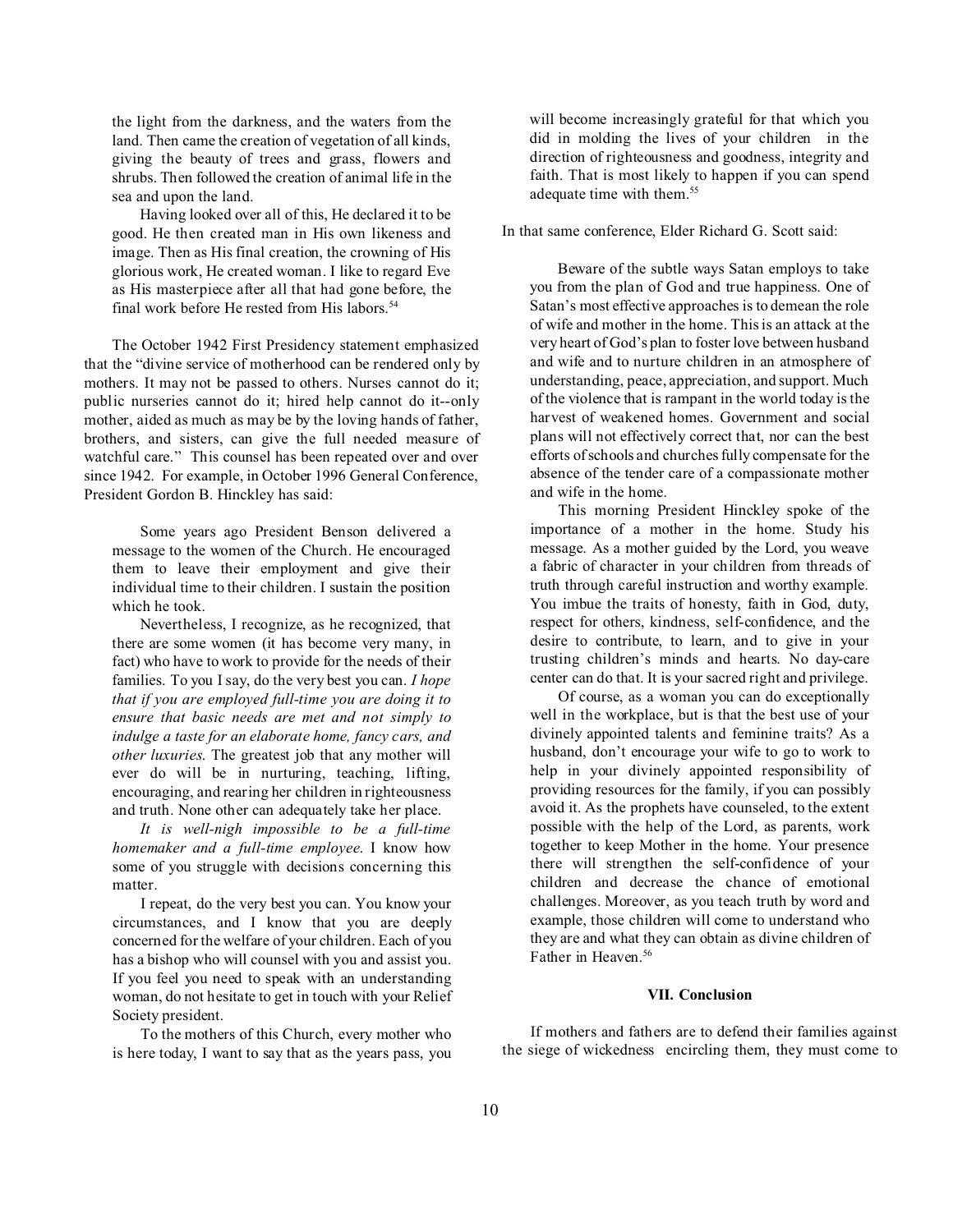understand the doctrines of the kingdom. Key among those doctrines is the doctrine of parenthood. We must remember that we have come to mortality to prove ourselves worthy of godhood through righteous parenthood. Likewise we must remember that the most important work and man and a woman can do is the raising of a righteous family. Do not forget that. "Things which matter most must never be at the mercy of things which matter least."<sup>57</sup>

This means that we must first enter into a sacred marriage relationship. Marriage should be entered into for the right reason. I often have young people come to my office to announce to me that they are getting married. The conversation goes somewhat like this: "Bro. Satterfield, guess what?" Now I know what they are going to tell me because I have seen that look many times before. However, I reply: "What?" Then he or she says, "I am getting married." I respond, "Oh, that is wonderful." Then I say, "Why are you getting married?" They are always shocked at my response. He or she responds, "Because I am in love." I then say, "That is wonderful. That will help. But why are you getting married?" I am often bothered that their answer to why they are getting married is not based on a clear understanding of the doctrine of parenthood. The romance of it all has clouded their vision. I then talk with them about the doctrine of marriage and parenthood; that

marriage is first and foremost for raising a righteous family.

I suggest that any young couple who are considering marriage ought to sit down together and read and discuss the proclamation on the family. They ought to look at every point and discuss how they feel about those points. Then when the time is right, their relationship should be solemnized in a sacred temple by one holding proper authority. Those who enter this relationship must be worthy. In the temple setting they will enter into sacred covenants that place God and his work and glory at the center of their lives. Then, while kneeling across the altar, they will be married for time and all eternity. They will then be authorized to use the powers of procreation. Through these powers they will symbolize the relationship they have entered into between each other and God. Through these powers they will bring forth children. Then begins their quest of raising a righteous family. If they focus their energies in rearing a righteous family, if they do all they can to teach and train their children in the things of God, then the power of God will descend upon that family to withstand the siege of wickedness. At the same time, the mother and father prove that their work and glory is the same as their Heavenly Parents. Consequently, at a future time, they will be granted equality with God. To that I testify in the name of Jesus Christ. Amen.

## **References**

1. The term "church" appears in the King James Version (KJV) of the New Testament but does not appear in the KJV of the Old Testament. However, the Greek words translated "church" in the New Testament, *ekklesia* and *sunagogue*, appear in the Septuagint (the Greek version of the Old Testament translated about 200 B.C.). They are most often used to translate for the Hebrew term *qahal* which means 'an assembly' (see -%8 in William L. Holladay, *A Concise Hebrew and Aramaic Lexicon of the Old Testament* (Grand Rapids, Mich: Eerdmans, 1971), p.874). *Ekklesia* is most often the Greek word used in the Greek New Testament (the original language of the New Testmanet) which is translated into English as 'church.' Like *qahal*, *ekklesia* means 'an assembly' (see ekklhsia in Henry George Liddell and Robert Scott, *A Greek-English Lexicon* [Oxford: Oxford, 1978] p. 509) as does '*sunagogue*' (see sunagwgh in *A Greek-English Lexicon*, p. 1692).

2. See P. S. Minear, "Church, Idea of," in *The Interpreter's Dictionary of the Bible*, 4 Vol.s plus Supplement (Nashville, TN.: Abingdon, 1962), 1:607-617.

3. In April 1972 General Conference, Ezra Taft Benson said, "God, the Father of us all, uses the men of the earth, especially good men, to accomplish his purposes. It has been true in the past, it is true today, it will be true in the future. 'Perhaps the Lord needs such men on the outside of His Church to help it along,' said the late Elder Orson F. Whitney of the Quorum of the Twelve. 'They are among its auxiliaries, and can do more good for the cause where the Lord has placed them, than anywhere else. . . . Hence, some are drawn into the fold and receive a testimony of the truth; while others remain unconverted . . . the beauties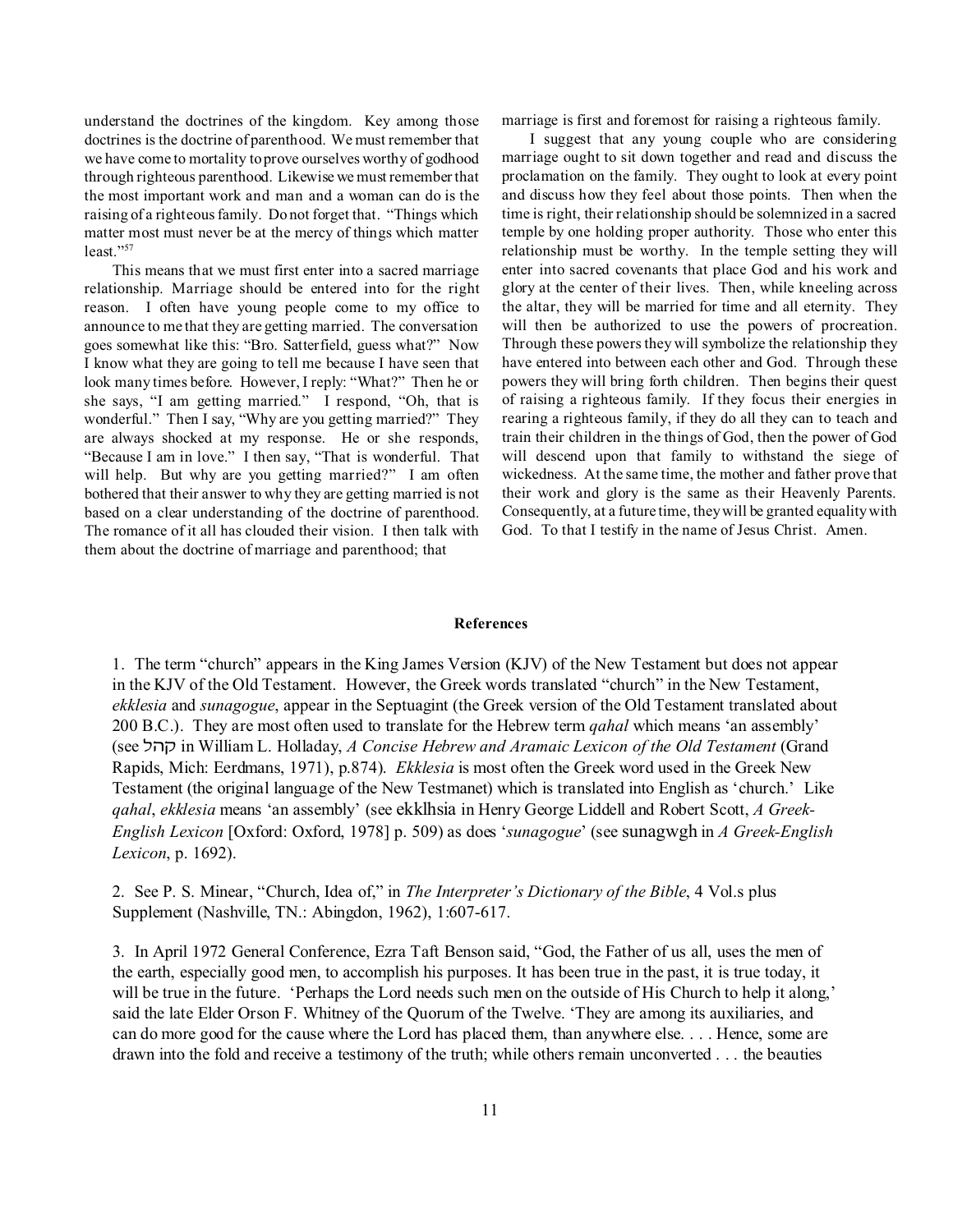and glories of the gospel being veiled temporarily from their view, for a wise purpose. The Lord will open their eyes in His own due time. God is using more than one people for the accomplishment of His great and marvelous work. The Latter-day Saints cannot do it all. It is too vast, too arduous for any one people. . . . We have no quarrel with the Gentiles. They are our partners in a certain sense.' (Orson F. Whitney, Conference Report, April 1928, p. 59.)" [Ezra Taft Benson, Conference Report, April 1972, p, 48, or *Ensign* (July 1972), p. 59]

4. Conference Report (Oct. 1971),p. 62, or "Watch, That Ye May Be Ready,"in *Ensign* (Dec. 1971), p. 31; emphasis added.

5. Conference Report, September-October 1978, pp. 3-8, or "Hold Fast to the Iron Rod,"in *Ensign* (Nov. 1978), pp. 5-6.

6. Conference Report, Oct. 1988, p.103, or "I Testify,"in *Ensign* (Nov. 1988), p.87; emphasis added.

7. From "Walking in the Light of the Lord," in *Ensign* (Nov. 1998), pp.97-100; emphasis added.

8. Concerning siege warfare, see Paul Bentley Kern. *Ancient Siege Warfare* (Bloomington: Indiana University Press, 1999); J. W. Wevers, "War, methods of," in *The Interpreter's Dictionary of the Bible*, 4:804; Peter Connolly, *Living in the Time of Jesus of Nazareth* (Bnei Brak, Israel: Steimatsky, 1993), pp. 77, 79, 81.

9. From "The Father and the Family,"in *Ensign* (May 1994), p. 19.

10. From "The Power of the Word,"in *Ensign* (May 1986), pp. 80; emphasis added.

11. "The Eternal Family,"in *Ensign* (Nov. 1996), p. 65; emphasis added.

12. For excellent examples of this, see Spencer W. Kimball, "The Lord's Plan for Men and Women," in *Ensign (*Oct. 1975), pp. 2-5; Spencer W. Kimball, "The Marriage Decision,"in *Ensign* (Feb. 1975), pp. 2- 6; Spencer W. Kimball, "Ocean Currents and Family Influences," in *Ensign* (Jan. 1984), pp. 3-5, also in *Ensign* (Nov. 1974), pp. 110-113; Howard W. Hunter, "Being a Righteous Husband and Father," in *Ensign* (Nov. 1994), pp. 49-51; Ezra Taft Benson, "Salvation—A Family Affair," in *Ensign* (July 1992), pp.2-5; Ezra Taft Benson, "The Honored Place of Woman," in *Ensign* (Nov. 1981), pp. 104-107; N. Eldon Tanner, "Celestial Marriages and Eternal Families," in *Ensign* (May 1980), pp. 15-18; Boyd K. Packer, "Parents in Zion," in *Ensign* (Nov. 1998), p. 22-24; Boyd K. Packer, "The Father and the Family," in Ensign, (May 1994), pp. 19-21; Boyd K. Packer, "For Time and All Eternity," in *Ensign* (Nov. 1993), pp. 21-24; Henry B. Eyring, "The Family," in *Ensign* (Feb. 1998), 10-18; Robert D. Hales, "The Eternal Family," in *Ensign* (Nov. 1996), pp. 64-67; Dallin H. Oaks, "Parental Leadership in the Family," in *Ensign* (June 1985), pp. 7-11; James E. Faust, "Father, Come Home," in *Ensign* (May 1993), pp. 35-37; James E. Faust, "How Near to the Angels," in *Ensign* (May 1998), pp. 95-97; James E. Faust, "The Greatest Challenge in the World—Good Parenting," in *Ensign* (Nov. 1990), pp. 32-35; Jeffrey R. Holland, "Because She Is a Mother," in *Ensign* (May 1997), pp. 35-37; Neal A. Maxwell, "Take Especial Care of Your Family," in *Ensign* (May 1994), pp.88-91; M. Russell Ballard, "Equality through Diversity," in *Ensign* (Nov. 1993), pp. 89-91; M. Russell Ballard, "Teach the Children," in *Ensign*, (May 1991), pp. 78- 80.

13. *Journal of Discourses* , 26 vols. (London: Latter-day Saint's Book Depot, 1854-86), 3:93.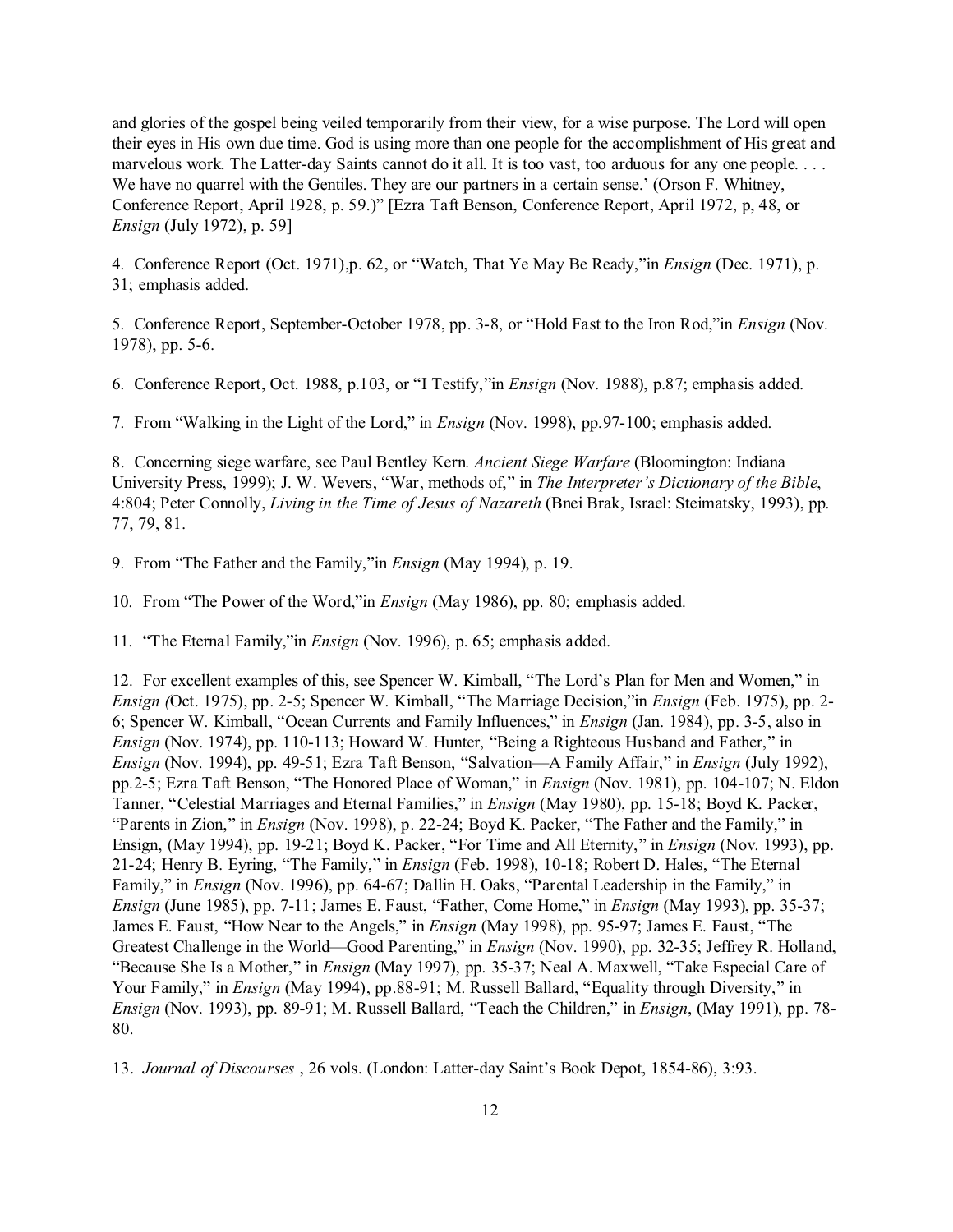14. *The Teachings of Ezra Taft Benson* (Salt Lake City: Bookcraft, 1988), pp. 27-28.

15. Conference Report, Oct. 1973, 126, or "No Greater Honor: The Woman's Role,"in *Ensign* (Jan. 1974), pp. 8, 10; emphasis added.

16. Orson F. Whitney taught: "The spirit without the body is incomplete; it cannot propagate" (*Cowley and Whitney on Doctrine*, Compiled by Forace Green [Salt Lake City: Bookcraft, 1963] p. 283).

17. President Harold B. Lee stated: "Those who refuse as husbands and wives to have children are proving themselves already too small for the infinitude of God's creative powers" (*Ye Are the Light of the World*, [Salt Lake City: Deseret Book, 1974] p. 267; also *The Teachings of Harold B. Lee* [Salt Lake City: Bookcraft, 1996], p. 283).

18. Joseph Fielding Smith taught: "Some will gain celestial bodies with all the powers of exaltation and eternal increase. These bodies will shine like the sun as our Savior's does, as described by John. Those who enter the terrestrial kingdom will have terrestrial bodies, and they will not shine like the sun, but they will be more glorious than the bodies of those who receive the telestial glory. In both of these kingdoms there will be changes in the bodies and limitations. They will not have the power of increase, neither the power or nature to live as husbands and wives, for this will be denied them and they cannot increase. Those who receive the exaltation in the celestial kingdom will have the 'continuation of the seeds forever.' They will live in the family relationship. In the terrestrial and in the telestial kingdoms there will be no marriage. Those who enter there will remain 'separately and singly' forever. Some of the functions in the celestial body will not appear in the terrestrial body, neither in the telestial body, and the power of procreation will be removed. I take it that men and women will, in these kingdoms, be just what the so-called Christian world expects us all to be -- neither man nor woman, merely immortal beings having received the resurrection."(*Doctrines of Salvation: Sermons and Writings of Joseph Fielding Smith*. 3 vols. Edited by Bruce R. McConkie [Salt Lake City: Bookcraft, 1954-1956], 2:288)

19. Concerning this, Elder James E. Talmage wrote: "A knowledge of good and evil is essential to the advancement that God has made possible for His children to achieve; and this knowledge can be best gained by *actual experience*, with the contrasts of good and its opposite plainly discernible" ( *A Study of the Articles of Faith*. 12th ed., rev. [Salt Lake City: The Church of Jesus Christ of Latter-day Saints, 1978], p. 54.; emphasis added) On another occasion, he said: "A knowledge of good and evil is essential to progress, and the school of experience in mortality has been provided for the acquirement of such knowledge" (*The Vitality of Mormonism* [Boston: The Gorham Press, 1919], p. 46.). Likewise, President George Q. Cannon said: "In our pre-existent state, in our spiritual existence, I do not know how extensive our knowledge of good and evil was. That is not fully revealed. But this I do know, that when we come to earth and become clothed with mortality we do arrive at a knowledge of good and evil, and that knowledge prepares us for that future existence which we will have in the eternal worlds; it will enable us to enter upon a career that is never ending, that will continue onward and upward throughout all the ages of eternity. It is for this purpose that we are here. God has given unto us this probation for the express purpose of obtaining a knowledge of good and evil--of understanding evil and being able to overcome the evil--and by overcoming it receive the exaltation and glory that He has in store for us" (*Journal of Discourses*, 26:190-191).

20. "The Family: A Proclamation to the World," in *Ensign* (Nov. 1995), p. 102, emphasis added. This was first presented in the General Relief Society Meeting, 23 Sept. 1995, by President Gordon B. Hinckley.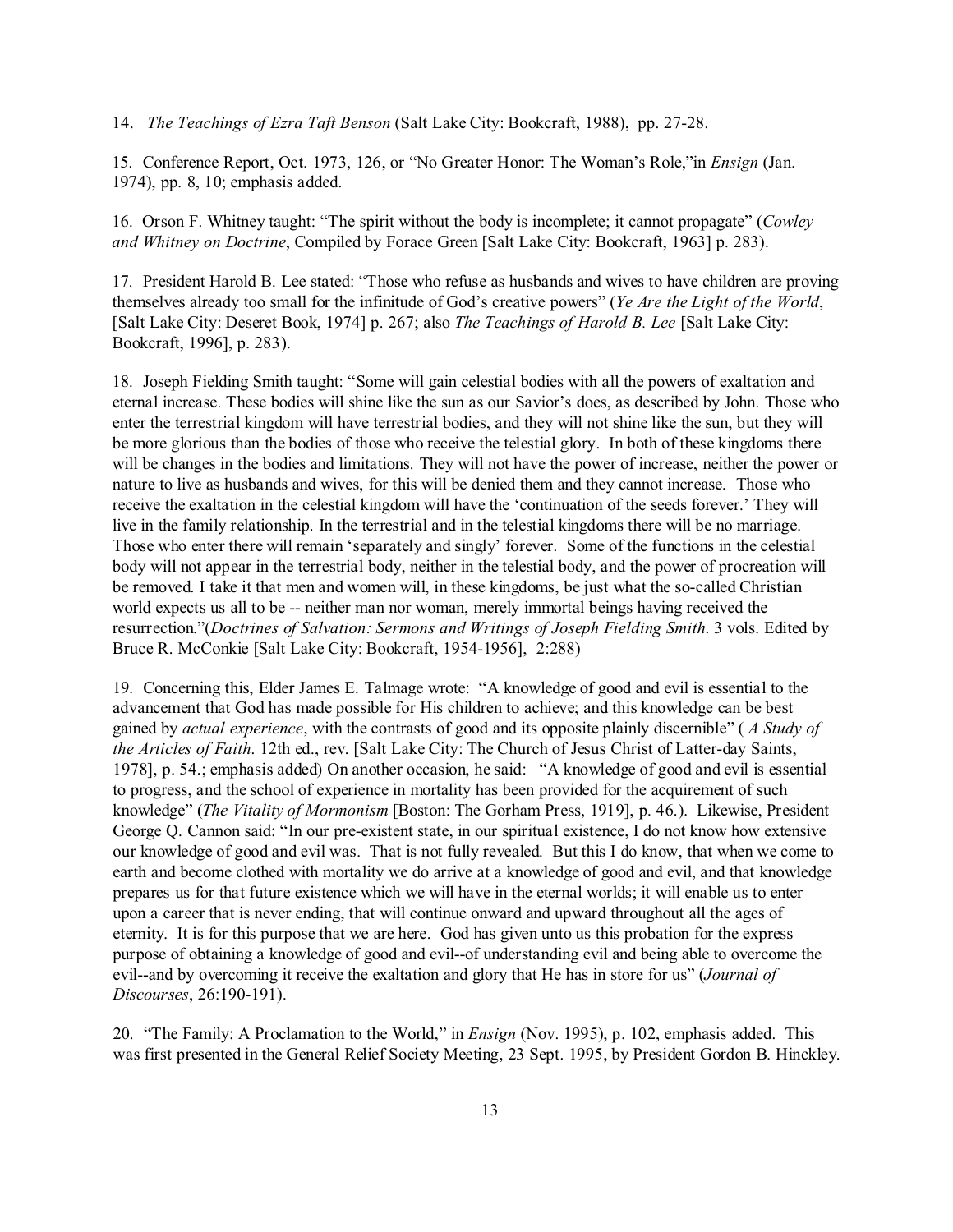See "Stand Strong Against the Wiles of the World,"in *Ensign* (Nov. 1995), p. 101.

21. The root word of *kenegdo* is *neged*. Added to the root word is *ke*, a prepositional prefix, and *do*, a pronominal suffix.

22. See \$#1 in *A Concise Hebrew and Aramaic Lexicon of the Old Testament*, p. 226.

23. Of this President Kimball said: "And I, God, created man in mine own image, in the image of mine Only Begotten created I him; male and female created I them. [The story of the rib, of course, is figurative.]" (in "The Blessings and Responsibilities of Womanhood,"in *Ensign* (Mar. 1976), p. 71).

24. Adam's creation from the "dust of the earth" is to be taken figuratively. In the November 1909 First Presidency statement entitled, "The Origin of Man," the First Presidency states: "The Church of Jesus Christ of Latter-day Saints, basing its belief on divine revelation, ancient and modern, proclaims man to be the direct and lineal offspring of Deity" (James R. Clark, ed. *Messages of the First Presidency of The Church of Jesus Christ of Latter-day Saints [1833-1951]*. 6 vols.[Salt Lake City: Bookcraft, 1965-1975], 4:206).

25. Nahum M. Sarna, *Genesis: The Traditional Hebrew Text with new JPS Translation/ Commentary by Nahum M. Sarna* (Philadelphia, New York, Jerusalem: The Jewish Publication Society, 1989), p. 22.

26. The normal Hebrew word for female is *neqeba* and the word for male is *zakar*. But the account uses the Hebrew terms for husband and wife which also mean man and woman. Recall in Gen. 2:19-20 and Moses 3:19-20 that Adam gave names to all the animals but among them his "help meet" was not found; i.e., Adam's equal was not found among the animal kingdom. Now, after Eve has been created and brought to Adam, he has found his equal and therefore gives her a name: Woman! Unfortunately, the full intent of her name is lost in English. In Hebrew, the term for man/husband is *ish*. To make the word for woman/wife, a feminine ending, *ah*, is added to *ish*. Since Eve was created from the same material as Adam, she is his equal and therefore she is called *ishah* (meaning woman/wife). Regarding this, Nahum Sarna makes an interesting observation. The name *Adam* is a Hebrew generic term that means 'man' or 'people (mankind).' "In naming her *ishah*, he [Adam] simultaneously names himself. Hitherto he is consistently called *adam*; he now calls himself *ish* for the first time. Thus he discovers his own manhood and fulfillment only when he faces woman, the human being who is to be his partner for life" (*Genesis: The Traditional Hebrew Text with new JPS Translation/ Commentary by Nahum M. Sarna,* p. 23).

27. Conference Report, Oct. 1994, p. 68, or "Being a Righteous Husband and Father," in *Ensign* (Nov. 1994), pp. 50–51.

28. Conference Report, Apr. 1994, p. 26, or "The Father and the Family," in *Ensign* (May 1994), p. 21.

29. Conference Report, Oct. 1977, p. 96, or "Father - Your Role, Your Responsibility," in *Ensign* (Nov. 1977), p. 63.

30. One such movement was the Equal Rights Amendment (ERA). When the debates over the ERA were raging throughout the United States, the First Presidency stated: "There have been injustices to women before the law [the Nineteenth Amendment] and in society generally. These we deplore. There are additional rights to which women are entitled. . . .We recognize men and women as equally important before the Lord, but with differences biologically, emotionally, and in other ways. ERA, we believe, does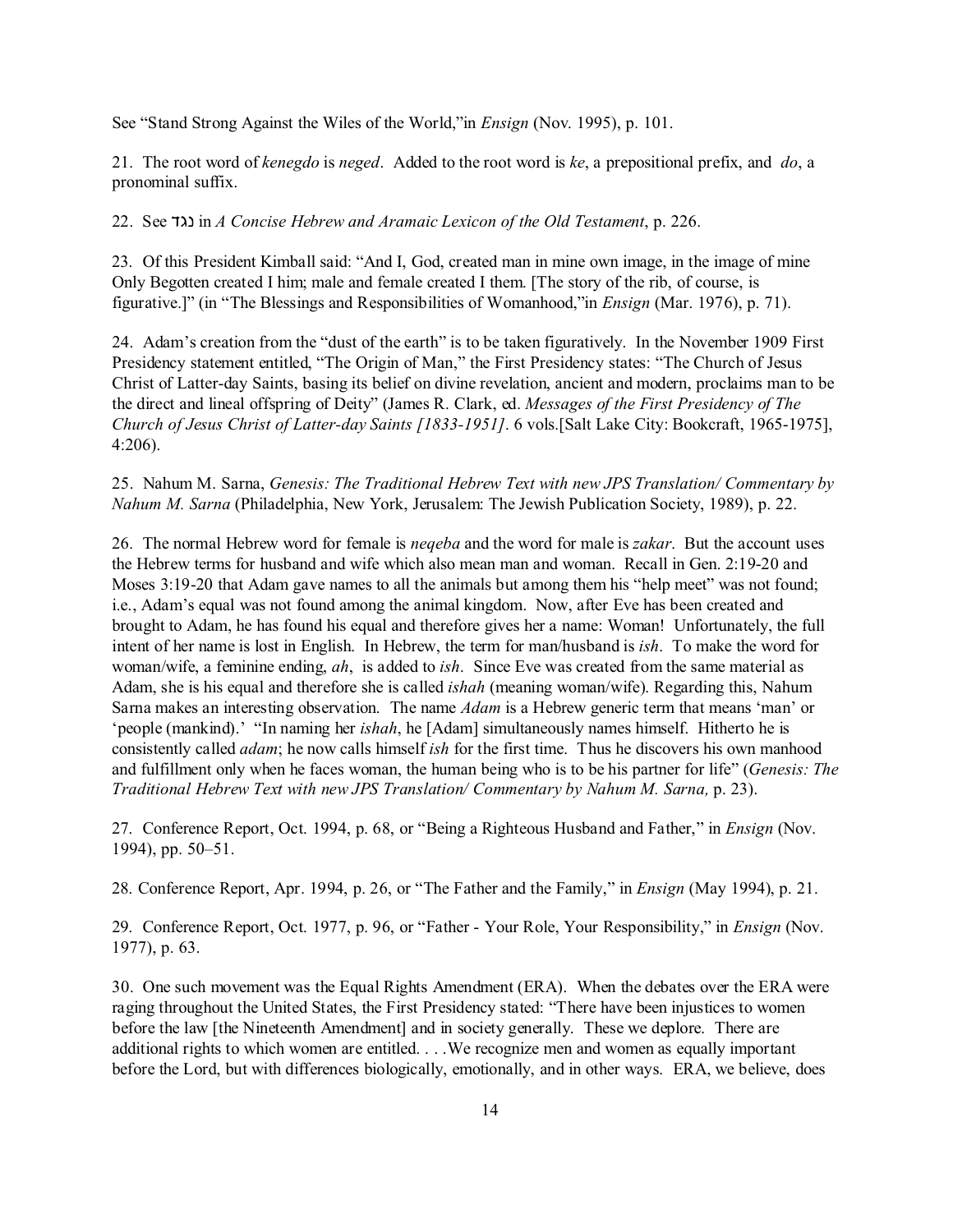not recognize these differences. There are better means for giving women, and men, the rights they deserve"(quoted from Boyd K. Packer's talk, "The Equal Rights Amendment," in *Ensign*, [Mar. 1977], p. 6).

31. See v73 in *A Concise Hebrew and Aramaic Lexicon of the Old Testament*, pp. 279-280.

32. "The Blessings and Responsibilities of Womanhood," in *Ensign* (Mar. 1976), p. 72.

33. "Daughters of God," in *Ensign* (Nov. 1991), p. 99.

34. "Our Solemn Responsibilities," in *Ensign* (Nov. 1991), p. 51.

35. Conference Report, Oct. 1994, pp. 69–70, or "Being a Righteous Husband and Father," in *Ensign* (Nov. 1994), p. 51.

36. Conference Report, Oct. 1994, pp. 69–70, or "Being a Righteous Husband and Father," in *Ensign* (Nov. 1994), p. 51.

37. Conference Report, April 1964, p.5

38. The statement can be found in the Conference Report, October 1942, p.12-13; and *Messages of the First Presidency,* 6:177-178. Also, Elder Boyd K. Packer quoted the statement in November 1993 General Conference ("For Time and All Eternity," in *Ensign* [Nov., 1993], p. 23). President Kimball quotes a portion of the statement in the April 1974 General Conference where he was sustained as the President of the Church ("Guidelines to Carry Forth the Work of God in Cleanliness," in *Ensign* [May 1974], p. 8).

39. Procreation as a God given power has been taught repeatedly. The following are some examples, George Q. Cannon, *Journal of Discourses*, 13:207; Conference Report, April 1899, p.20, or *Gospel Truth: Discourses and Writings of President George Q. Cannon, First Counselor to Presidents John Taylor, Wilford Woodruff and Lorenzo Snow (1880-1901)*. Compiled by Jerreld L. Newquist. Volume 1 (Salt Lake City: Zion's Book Store, 1957), 1:119; James E. Faust, in Conference Report, Apr. 1975, p. 40, or *Ensign* (May 1975), p. 27; Russell M. Nelson, in Conference Report, Apr. 1985, p. 15; Conference Report, Oct. 1985, p. 40, or *Ensign* (Nov. 1985), p. 31, or *Ensign* (May 1985), p. 13; Mark E. Petersen, in Conference Report, Apr. 1969, p. 64, or *Improvement Era* (June 1969), p. 78; Sterling W. Sill, in Conference Report, Oct. 1973, p. 79, or *Ensign* (Jan. 1974), p. 61.

40. Elder Marion D. Hanks taught: "temple marriage is not an isolated ordinance. It serves both as a culmination of other ordinances and the foundation for family and the eternal future" (Conference Report, Oct. 1984, 48, or "Eternal Marriage," in *Ensign* (Nov. 1984), p. 37). See also James E. Faust, "The Gift of the Holy Ghost—A Sure Compass," in *Ensign* (Apr. 1996), pp. 5–6; Robert D. Hales, "Blessings of the Priesthood," in *Ensign* (Nov. 1995), p. 34; Jeffrey R. Holland, "However Long and Hard the Road," in *New Era* (Sept. 1983), p. 43.

41. *Gospel Ideals.* Compiled by G. Homer Durham. (Salt Lake City: The Improvement Era, 1953), p.466.

42. Conference Report, Oct. 1996, p. 100, or "The Joy of Living the Great Plan of Happiness," in *Ensign*, (Nov. 1996), p. 73.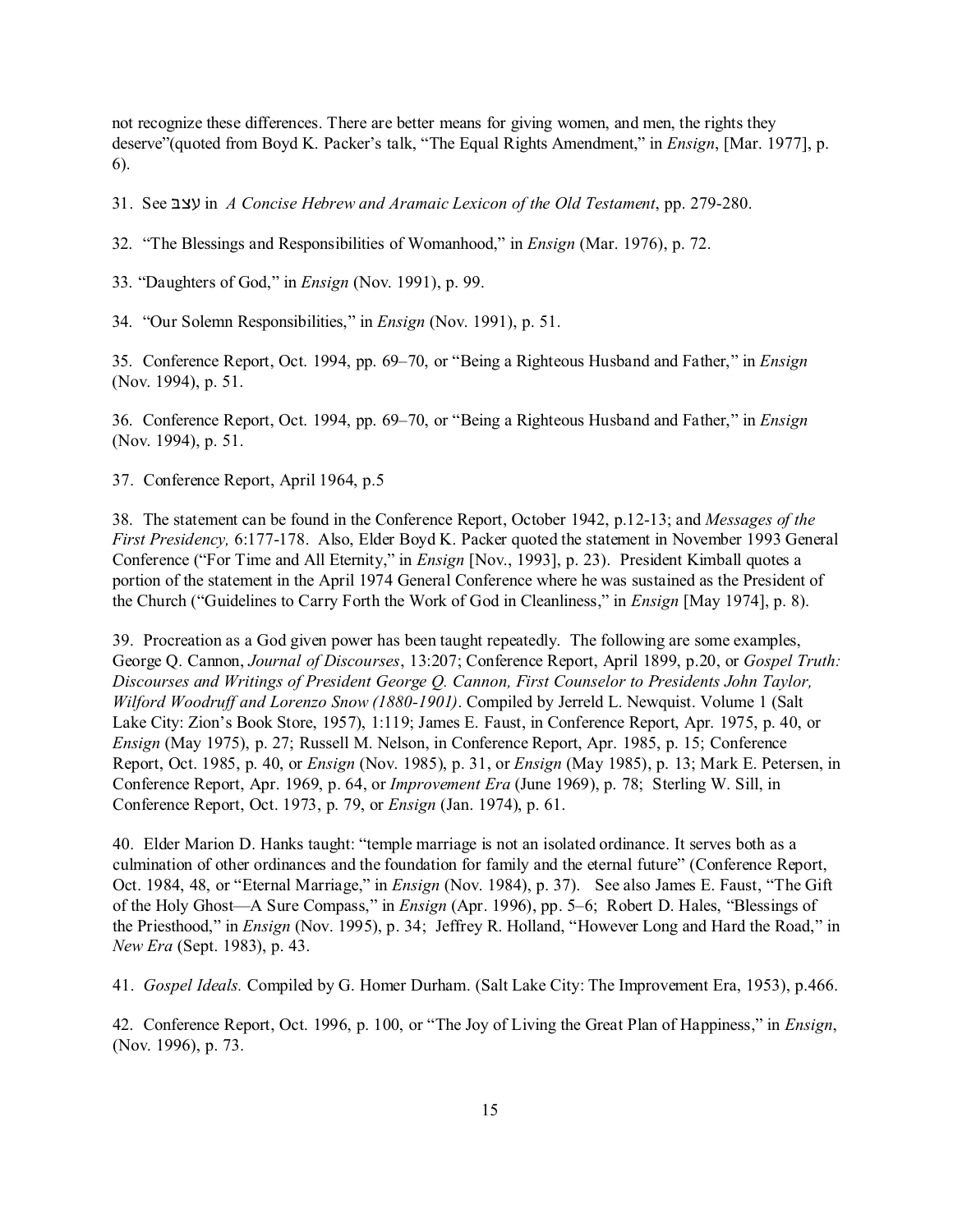43. *Ye Are the Light of the World*, (Salt Lake City: Deseret Book, 1974) p. 267; also *The Teachings of Harold B. Lee* (Salt Lake City: Bookcraft, 1996), p. 283.

44. *The Teachings of Spencer W. Kimball.* Compiled by Edward L. Kimball (Salt Lake City: Bookcraft, 1982), p.324. President Kimball was talking to an imaginary couple who were getting ready to be married in the temple. The advice he was giving was to all young couples who are getting married. The original talk is entitled, "John and Mary, Beginning Life Together," and can be found in *Faith Precedes the Miracle* (Salt Lake City: Deseret Book, 1972), pp.125-135.

45. *The Teachings of Spencer W. Kimball*, p.307.

46. *The Teachings of Spencer W. Kimball*, p.244.

47. *Teachings of Ezra Taft Benson* (Salt Lake City: Bookcraft, 1988), p.540.

48. "News of the Church," in *Ensign* (May 1987), p. 97.

49. Conference Report, Oct. 1993, pp. 100–101, or "The Great Plan of Happiness," in *Ensign* (Nov. 1993), p. 75; emphasis added.

50. Harold B. Lee, *Strengthening the Home*, pamphlet, 1973, p. 7; also see, Conference Report, Apr. 1973, p. 130, or *Ensign* (July 1973), pp. 98–99; Spencer W. Kimball, in Conference Report, Oct. 1979, p. 71, or *Ensign*, (Nov. 1979), p. 49; James E. Faust, in Conference Report, Apr. 1983, p. 59, or *Ensign* (May 1983), p. 42; Joseph B. Wirthlin, in Conference Report, Oct. 1988, pp. 46–47, or *Ensign* (Nov. 1988), p.37; Dallin H. Oaks, in Conference Report, Apr. 1992, pp. 50–51, or *Ensign* (May 1992), p. 36; Boyd K. Packer, in Conference Report, Apr. 1992, p. 94, or *Ensign* (May 1992), p. 68.

51. David O. McKay, Conference Report, April 1964, p.5

52. In April of 1843, the Prophet told Benjamin F. Johnson "that he would preach a sermon that day for me, which I would understand, while the rest of the congregation would not comprehend his meaning. His subject was the ten talents spoken of by the Savior, 'unto him that hath shall be given, and he shall have abundantly, but from that hath not (or will not receive) shall be taken away that which he hath, (or might have had.)' Plainly giving me to understand that the talents represented wives and children as the principle of enlargement throughout the great future, to those who were heirs of Salvation" (Andrew F. Ehat, and Lyndon W. Cook, eds. *The Words of Joseph Smith: The Contemporary Accounts of the Nauvoo Discourses of the Prophet Joseph* [Orem, Utah: Grandin Book Company, 1980], 2 April 1843 [2] Note, No. 9., p.269).

53. Conference Report, Apr. 1992, p. 94, or "Our Moral Environment," in *Ensign* (May 1992), p. 68.

54. "Daughters of God," in *Ensign* (Nov. 1991), p. 99.

55. Conference Report, Oct. 1996, p. 93, or "Women of the Church," in *Ensign* (Nov. 1996), p. 69; emphasis added.

56. Conference Report, Oct. 1996, p. 102, or "The Joy of Living the Great Plan of Happiness," in *Ensign* (Nov. 1996), p. 74.